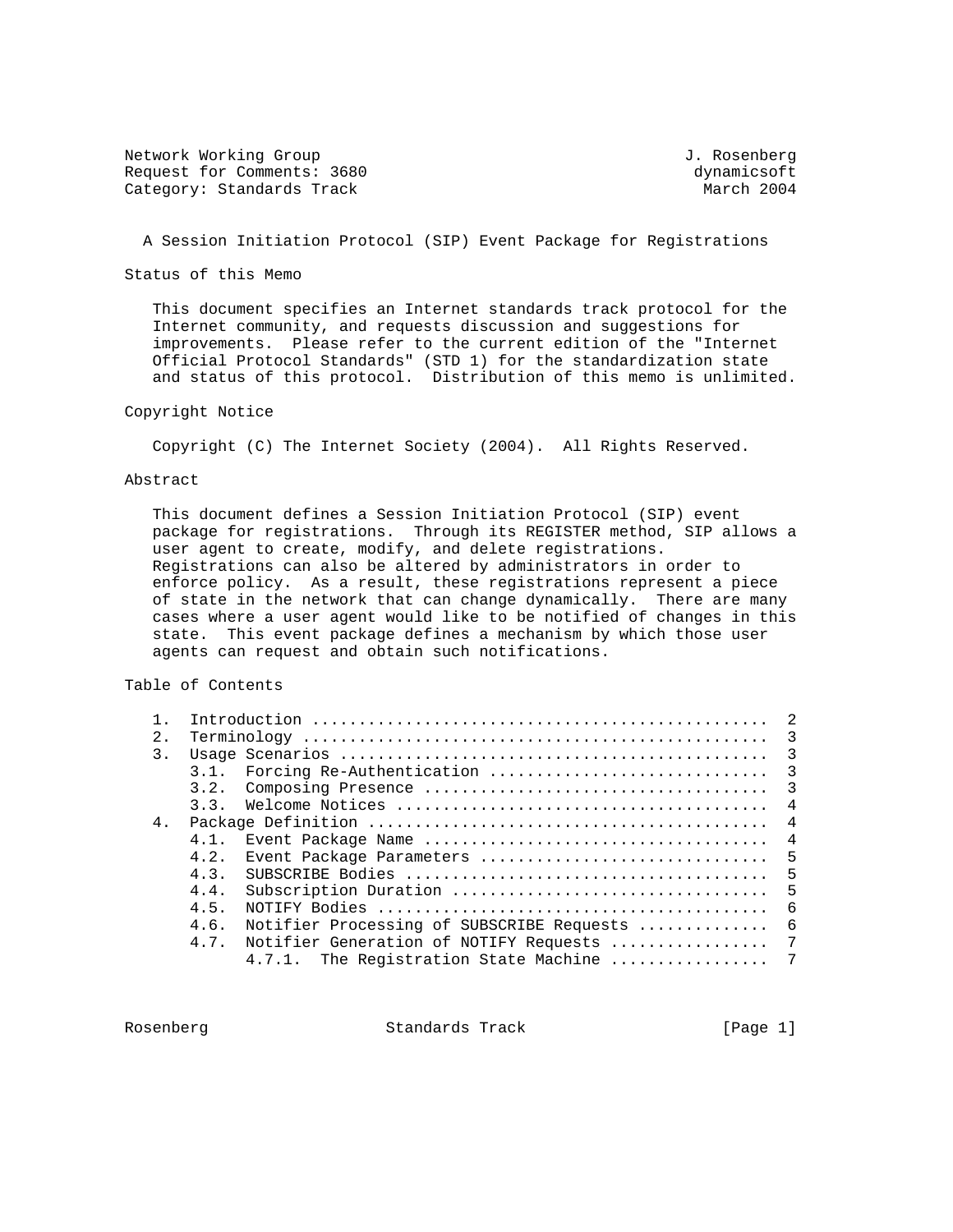|    | Subscriber Processing of NOTIFY Requests  9<br>4.8.   |  |
|----|-------------------------------------------------------|--|
|    | 4.9.                                                  |  |
|    |                                                       |  |
|    |                                                       |  |
| 5. |                                                       |  |
|    | 5.1. Structure of Registration Information  10        |  |
|    | Computing Registrations from the Document  14<br>5.2. |  |
|    | 5.3.                                                  |  |
|    | 5.4.                                                  |  |
| б. |                                                       |  |
| 7. |                                                       |  |
| 8. |                                                       |  |
|    | 8.1. SIP Event Package Registration  21               |  |
|    | application/reginfo+xml MIME Registration  22<br>8.2. |  |
|    | URN Sub-Namespace Registration for<br>8.3.            |  |
|    | urn:ietf:params:xml:ns:reginfo  23                    |  |
| 9. |                                                       |  |
|    | 9.1.                                                  |  |
|    | Informative References  24<br>9.2.                    |  |
|    |                                                       |  |
|    |                                                       |  |
|    |                                                       |  |
|    |                                                       |  |

## 1. Introduction

 The Session Initiation Protocol (SIP) [1] provides all of the functions needed for the establishment and maintenance of communications sessions between users. One of the functions it provides is a registration operation. A registration is a binding between a SIP URI, called an address-of-record, and one or more contact URIs. These contact URIs represent additional resources that can be contacted in order to reach the user identified by the address-of-record. When a proxy receives a request within its domain of administration, it uses the Request-URI as an address-of-record, and uses the contacts bound to the address-of-record to forward (or redirect) the request.

 The SIP REGISTER method provides a way for a user agent to manipulate registrations. Contacts can be added or removed, and the current set of contacts can be queried. Registrations can also change as a result of administrator policy. For example, if a user is suspected of fraud, their registration can be deleted so that they cannot receive any requests. Registrations also expire after some time if not refreshed.

Rosenberg Standards Track [Page 2]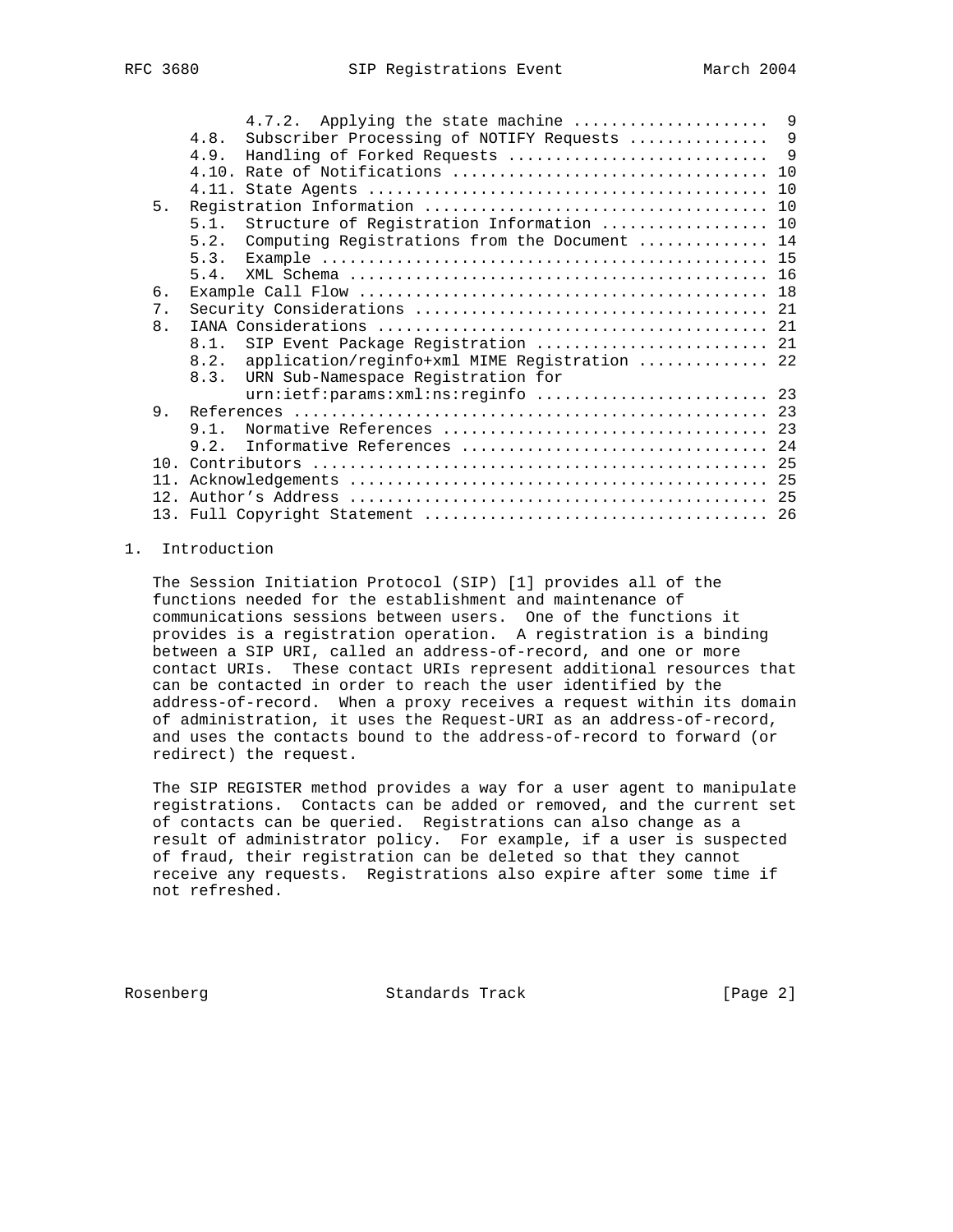Registrations represent a dynamic piece of state maintained by the network. There are many cases in which user agents would like to know about changes to the state of registrations. The SIP Events Framework [2] defines a generic framework for subscription to, and notification of, events related to SIP systems. The framework defines the methods SUBSCRIBE and NOTIFY, and introduces the notion of a package. A package is a concrete application of the event framework to a particular class of events. Packages have been defined for user presence [9], for example. This specification defines a package for registration state.

2. Terminology

 In this document, the key words "MUST", "MUST NOT", "REQUIRED", "SHALL", "SHALL NOT", "SHOULD", "SHOULD NOT", "RECOMMENDED", "MAY", and "OPTIONAL" are to be interpreted as described in BCP 14, RFC 2119 [3] and indicate requirement levels for compliant implementations.

3. Usage Scenarios

 There are many applications of this event package. A few are documented here for illustrative purposes.

3.1. Forcing Re-Authentication

 It is anticipated that many SIP devices will be wireless devices that will be always-on, and therefore, continually registered to the network. Unfortunately, history has shown that these devices can be compromised. To deal with this, an administrator will want to terminate or shorten a registration, and ask the device to re-register so it can be re-authenticated. To do this, the device subscribes to the registration event package for the address-of-record that it is registering contacts against. When the administrator shortens registration (for example, when fraud is suspected) the registration server sends a notification to the device. It can then re-register and re-authenticate itself. If it cannot re-authenticate, the expiration will terminate shortly thereafter.

### 3.2. Composing Presence

 An important concept to understand is the relationship between this event package and the event package for user presence [9]. User presence represents the willingness and ability of a user to communicate with other users on the network. It is composed of a set of contact addresses that represent the various means for contacting the user. Those contact addresses might represent the contact address for voice, for example. Typically, the contact address

Rosenberg Standards Track [Page 3]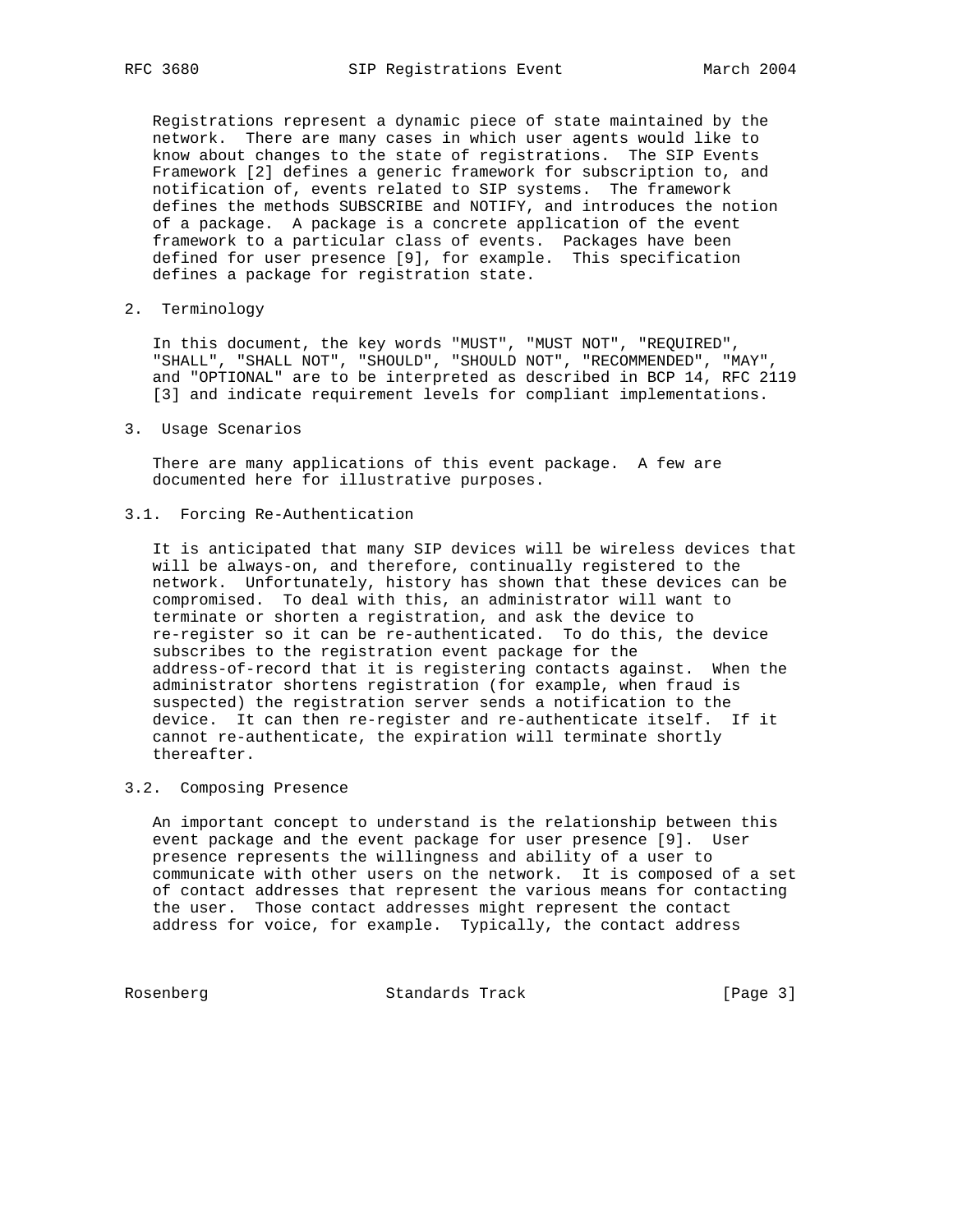listed for voice will be an address-of-record. The status of that contact (whether its open or closed) may depend on any number of factors, including the state of any registrations against that address-of-record. As a result, registration state can be viewed as an input to the process which determines the presence state of a user. Effectively, registration state is "raw" data, which is combined with other information about a user to generate a document that describes the user's presence.

 In fact, this event package allows for a presence server to be separated from a SIP registration server, yet still use registration information to construct a presence document. When a presence server receives a presence subscription for some user, the presence server itself would generate a subscription to the registration server for the registration event package. As a result, the presence server would learn about the registration state for that user, and it could use that information to generate presence documents.

#### 3.3. Welcome Notices

 A common service in current mobile networks are "welcome notices". When the user turns on their phone in a foreign country, they receive a message that welcomes them to the country, and provides information on transportation services, for example.

 In order to implement this service in a SIP system, an application server can subscribe to the registration state of the user. When the user turns on their phone, the phone will generate a registration. This will result in a notification being sent to the application that the user has registered. The application can then send a SIP MESSAGE request [10] to the device, welcoming the user and providing any necessary information.

#### 4. Package Definition

 This section fills in the details needed to specify an event package as defined in Section 4.4 of [2].

## 4.1. Event Package Name

 The SIP Events specification requires package definitions to specify the name of their package or template-package.

 The name of this package is "reg". As specified in [2], this value appears in the Event header present in SUBSCRIBE and NOTIFY requests.

Rosenberg Standards Track [Page 4]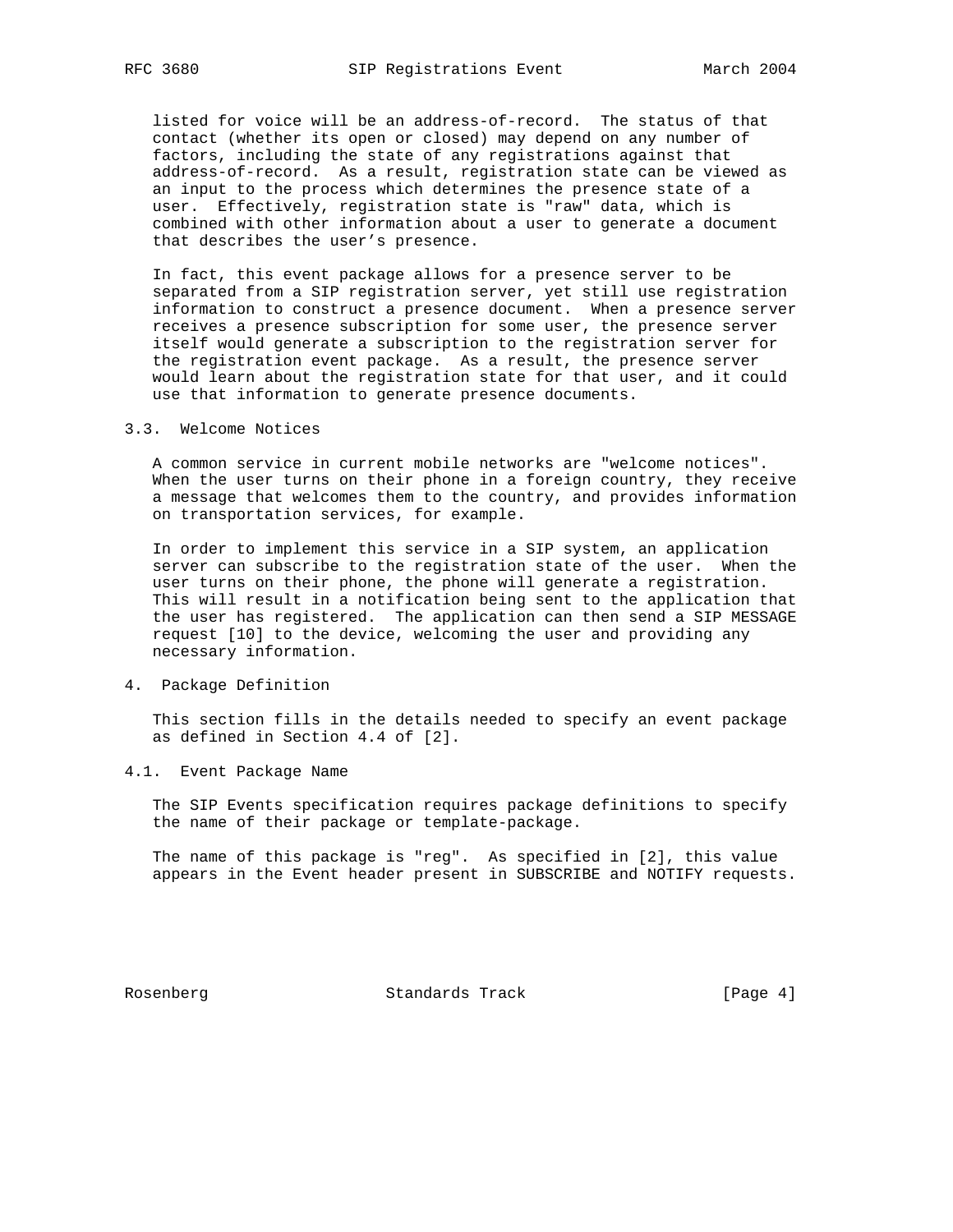Example:

Event: reg

4.2. Event Package Parameters

 The SIP Events specification requires package and template-package definitions to specify any package specific parameters of the Event header that are used by it.

 No package specific Event header parameters are defined for this event package.

4.3. SUBSCRIBE Bodies

 The SIP Events specification requires package or template-package definitions to define the usage, if any, of bodies in SUBSCRIBE requests.

 A SUBSCRIBE for registration events MAY contain a body. This body would serve the purpose of filtering the subscription. The definition of such a body is outside the scope of this specification.

 A SUBSCRIBE for the registration package MAY be sent without a body. This implies that the default registration filtering policy has been requested. The default policy is:

- o Notifications are generated every time there is any change in the state of any of the registered contacts for the resource being subscribed to. Those notifications only contain information on the contacts whose state has changed.
- o Notifications triggered from a SUBSCRIBE contain full state (the list of all contacts bound to the address-of-record).

 Of course, the server can apply any policy it likes to the subscription.

4.4. Subscription Duration

 The SIP Events specification requires package definitions to define a default value for subscription durations, and to discuss reasonable choices for durations when they are explicitly specified.

 Registration state changes as contacts are created through REGISTER requests, and then time out due to lack of refresh. Their rate of change is therefore related to the typical registration expiration. Since the default expiration for registrations is 3600 seconds, the

Rosenberg Standards Track [Page 5]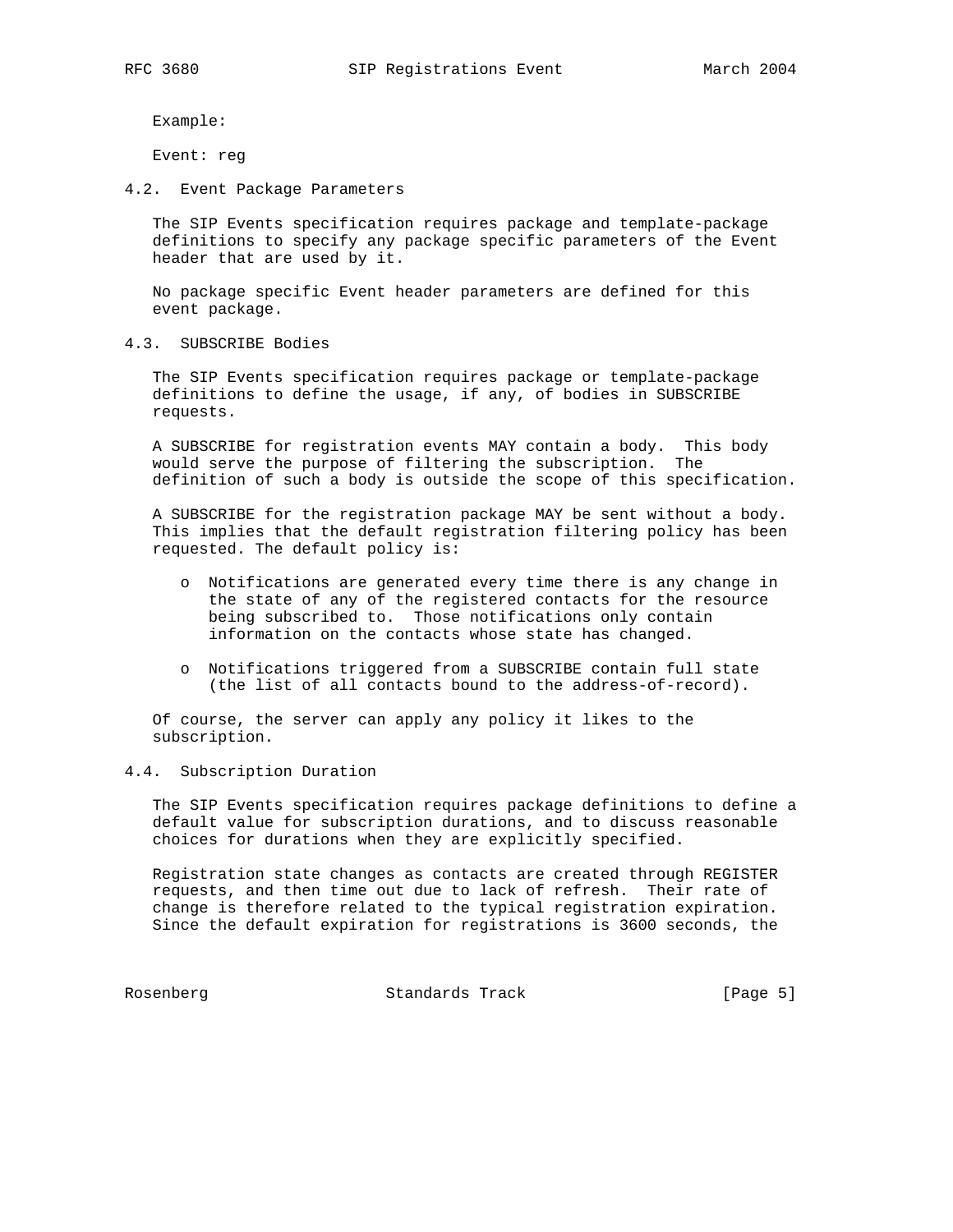default duration of subscriptions to registration state is slightly longer, 3761 seconds. This helps avoid any potential problems with coupling of subscription and registration refreshes. Of course, clients MAY include an Expires header in the SUBSCRIBE request asking for a different duration.

# 4.5. NOTIFY Bodies

 The SIP Events specification requires package definitions to describe the allowed set of body types in NOTIFY requests, and to specify the default value to be used when there is no Accept header in the SUBSCRIBE request.

 The body of a notification of a change in registration state contains a registration information document. This document describes some or all of the contacts associated with a particular address-of-record. All subscribers and notifiers MUST support the "application/reginfo+xml" format described in Section 5. The subscribe request MAY contain an Accept header field. If no such header field is present, it has a default value of "application/reginfo+xml". If the header field is present, it MUST include "application/reginfo+xml", and MAY include any other types capable of representing registration information.

 Of course, the notifications generated by the server MUST be in one of the formats specified in the Accept header field in the SUBSCRIBE request.

### 4.6. Notifier Processing of SUBSCRIBE Requests

 The SIP Events framework specifies that packages should define any package-specific processing of SUBSCRIBE requests at a notifier, specifically with regards to authentication and authorization.

 Registration state can be sensitive information. Therefore, all subscriptions to it SHOULD be authenticated and authorized before approval. Authentication MAY be performed using any of the techniques available through SIP, including digest, S/MIME, TLS or other transport specific mechanisms [1]. Authorization policy is at the discretion of the administrator, as always. However, a few recommendations can be made.

 It is RECOMMENDED that a user be allowed to subscribe to their own registration state. Such subscriptions are useful when there are many devices that represent a user, each of which needs to learn the registration state of the other devices. We also anticipate that applications and automata will frequently be subscribers to the

Rosenberg **Standards Track** [Page 6]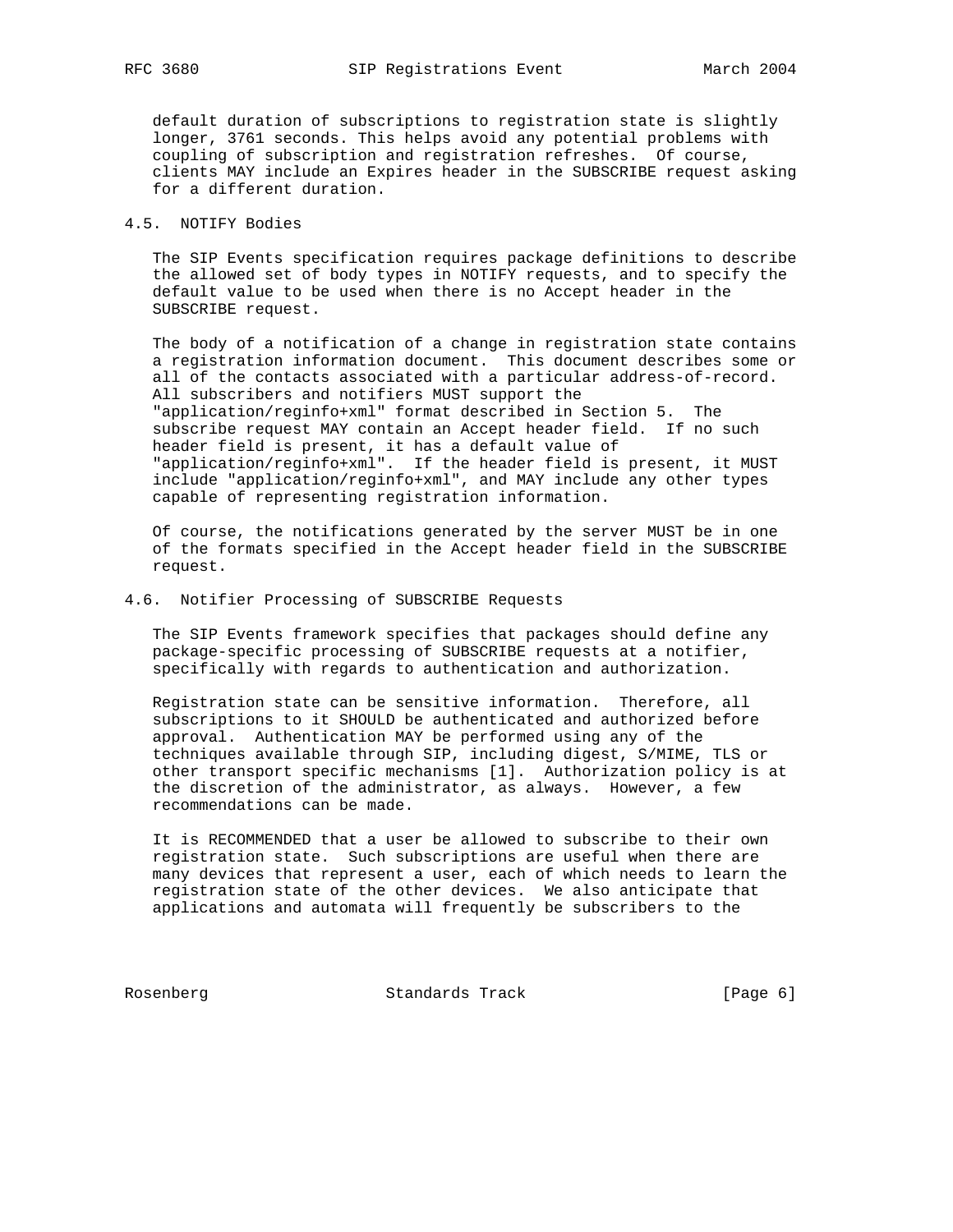registration state. In those cases, authorization policy will typically be provided ahead of time.

#### 4.7. Notifier Generation of NOTIFY Requests

 The SIP Event framework requests that packages specify the conditions under which notifications are sent for that package, and how such notifications are constructed.

 To determine when a notifier should send notifications of changes in registration state, we define a finite state machine (FSM) that represents the state of a contact for a particular address-of-record. Transitions in this state machine MAY result in the generation of notifications. These notifications will carry information on the new state and the event which triggered the state change. It is important to note that this FSM is just a model of the registration state machinery maintained by a server. An implementation would map its own state machines to this one in an implementation-specific manner.

### 4.7.1. The Registration State Machine

 The underlying state machine for a registration is shown in Figure 1. The machine is very simple. An instance of this machine is associated with each address-of-record. When there are no contacts registered to the address-of-record, the state machine is in the init state. It is important to note that this state machine exists, and is well-defined, for each address-of-record in the domain, even if there are no contacts registered to it. This allows a user agent to subscribe to an address-of-record, and learn that there are no contacts registered to it. When the first contact is registered to that address-of-record, the state machine moves from init to active.

Rosenberg Standards Track [Page 7]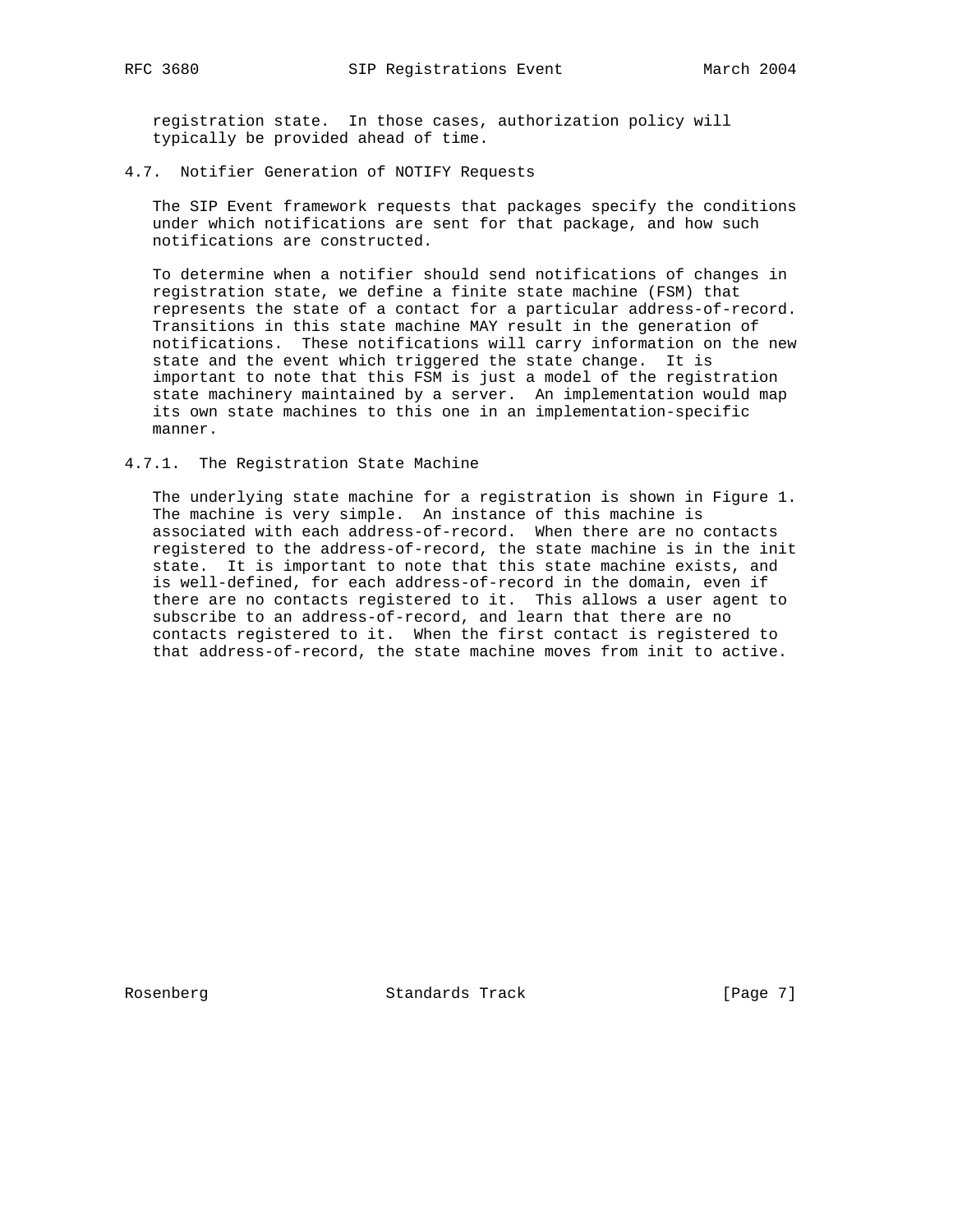

Figure 1: Registration State Machine

 As long as there is at least one contact bound to the address-of record, the state machine remains in the active state. When the last contact expires or is removed, the registration transitions to terminated. From there, it immediately transitions back to the init state. This transition is invisible, in that it MUST NOT ever be reported to a subscriber in a NOTIFY request.

 This allows for an implementation optimization whereby the registrar can destroy the objects associated with the registration state machine once it enters the terminated state and a NOTIFY has been sent. Instead, the registrar can assume that, if the objects for that state machine no longer exist, the state machine is in the init state.

 In addition to this state machine, each registration is associated with a set of contacts, each of which is modeled with its own state machine. Unlike the FSM for the address-of-record, which exists even when no contacts are registered, the per-contact FSM is instantiated when the contact is registered, and deleted when it is removed. The diagram for the per-contact state machine is shown in Figure 2. This FSM is identical to the registration state machine in terms of its states, but has many more transition events.

 When a new contact is added, the FSM for it is instantiated, and it moves into the active state. Because of that, the init state here is transient. There are two ways in which it can become active. One is

Rosenberg Standards Track [Page 8]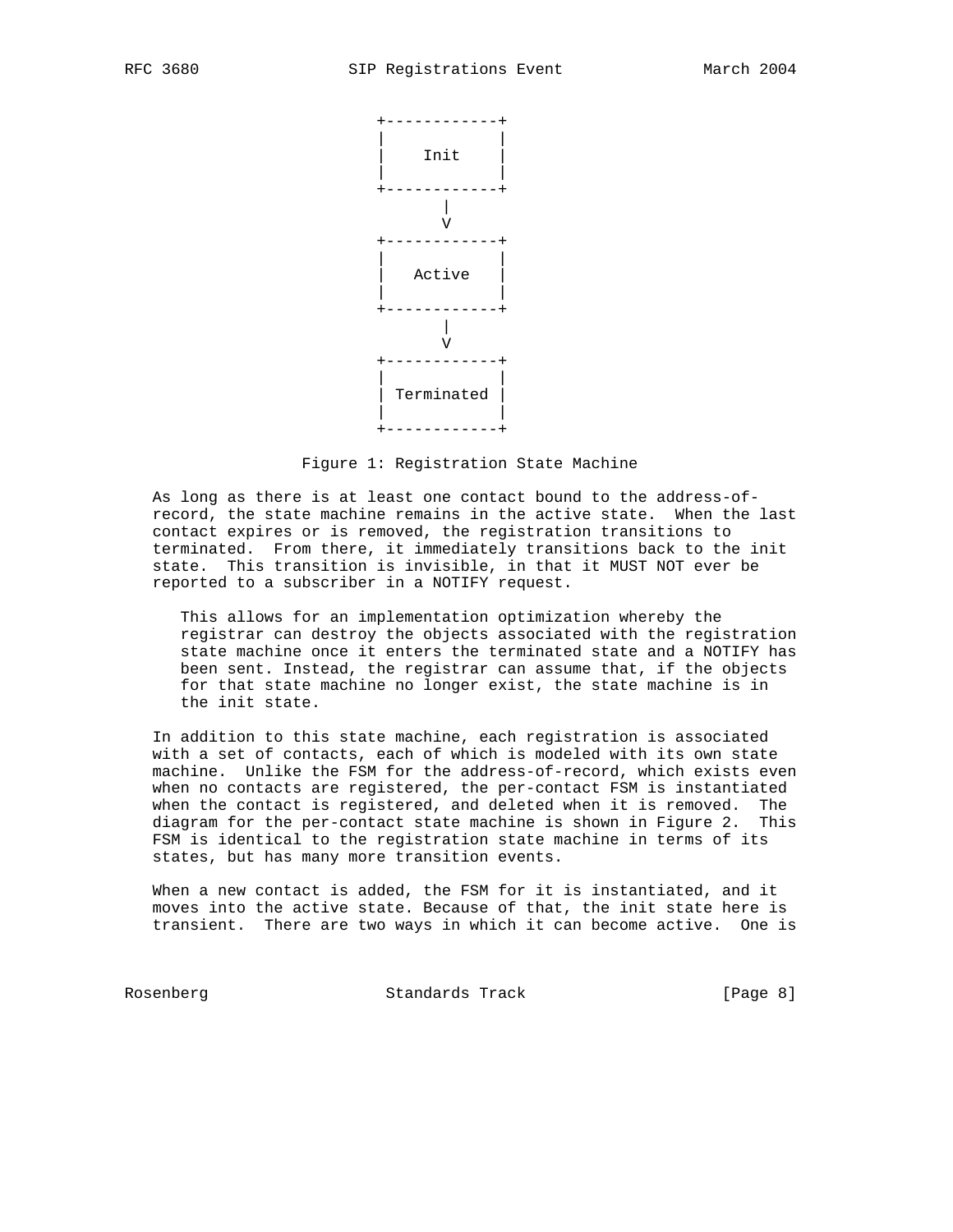through an actual SIP REGISTER request (corresponding to the registered event), and the other is when the contact is created administratively, or through some non-SIP means (the created event).



Figure 2: Contact State Machine

 The FSM remains in the active state so long as the contact is bound to the address-of-record. When a contact is refreshed through a REGISTER request, the FSM stays in the same state, but a refreshed event is generated. Likewise, when an administrator modifies the expiration time of a binding (without deleting the binding) to trigger the contact to re-register and possibly re-authenticate, the FSM stays in the active state, but a shortened event is generated.

 When the contact is no longer bound to the address-of-record, the FSM moves to the terminated state, and once a NOTIFY is sent, the state machine is destroyed. As a result, the terminated state is effectively transient. There are several reasons this can happen. The first is an expiration, which occurs when the contact was not refreshed by a REGISTER request. The second reason is deactivated. This occurs when the administrator has removed the contact as a valid binding, but still wishes the client to attempt to re-register the contact. In contrast, the rejected event occurs when an active contact is removed by the administrator, but re-registrations will not help to re-establish it. This might occur if a user does not pay their bills, for example. The probation event occurs when an active contact is removed by the administrator, and the administrator wants the client to re-register, but to do so at a later time. The unregistered event occurs when a REGISTER request sets the expiration time of that contact to zero.

Rosenberg Standards Track [Page 9]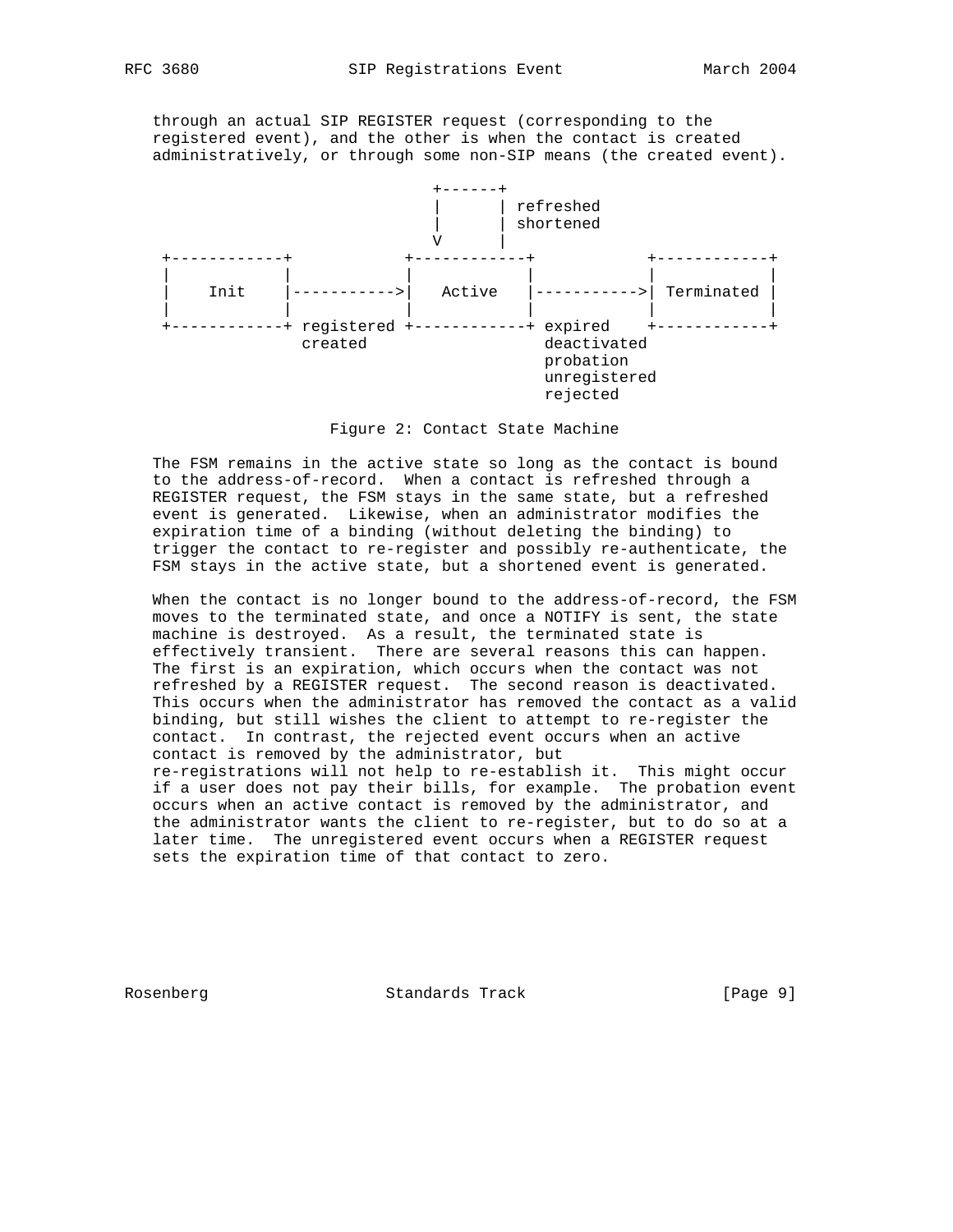#### 4.7.2. Applying the state machine

 The server MAY generate a notification to subscribers when any event occurs in either the address-of-record or per-contact state machines, except for the transition from terminated to init in the address-of record state machine. As noted above, a notification MUST NOT be sent in this case. For other transitions, whether the server sends a notification or not is policy dependent. However, several guidelines are defined.

 As a general rule, when a subscriber is authorized to receive notifications about a set of registrations, it is RECOMMENDED that notifications contain information about those contacts which have changed state (and thus triggered a notification), instead of delivering the current state of every contact in all registrations. However, notifications triggered as a result of a fetch operation (a SUBSCRIBE with Expires of 0) SHOULD result in the full state of all contacts for all registrations to be present in the NOTIFY.

#### 4.8. Subscriber Processing of NOTIFY Requests

 The SIP Events framework expects packages to specify how a subscriber processes NOTIFY requests in any package specific ways, and in particular, how it uses the NOTIFY requests to construct a coherent view of the state of the subscribed resource. Typically, the NOTIFY will only contain information for contacts whose state has changed. To construct a coherent view of the total state of all registrations, the subscriber will need to combine NOTIFYs received over time. The details of this process depend on the document format used to convey registration state. Section 5 outlines the process for the application/reginfo+xml format.

### 4.9. Handling of Forked Requests

 The SIP Events framework mandates that packages indicate whether or not forked SUBSCRIBE requests can install multiple subscriptions.

 Registration state is normally stored in some repository (whether it be co-located with a proxy/registrar or in a separate database). As such, there is usually a single place where the contact information for a particular address-of-record is resident. This implies that a subscription for this information is readily handled by a single element with access to this repository. There is, therefore, no compelling need for a subscription to registration information to fork. As a result, a subscriber MUST NOT create multiple dialogs as a result of a single subscription request. The required processing to guarantee that only a single dialog is established is described in Section 4.4.9 of the SIP Events framework [2].

Rosenberg Standards Track [Page 10]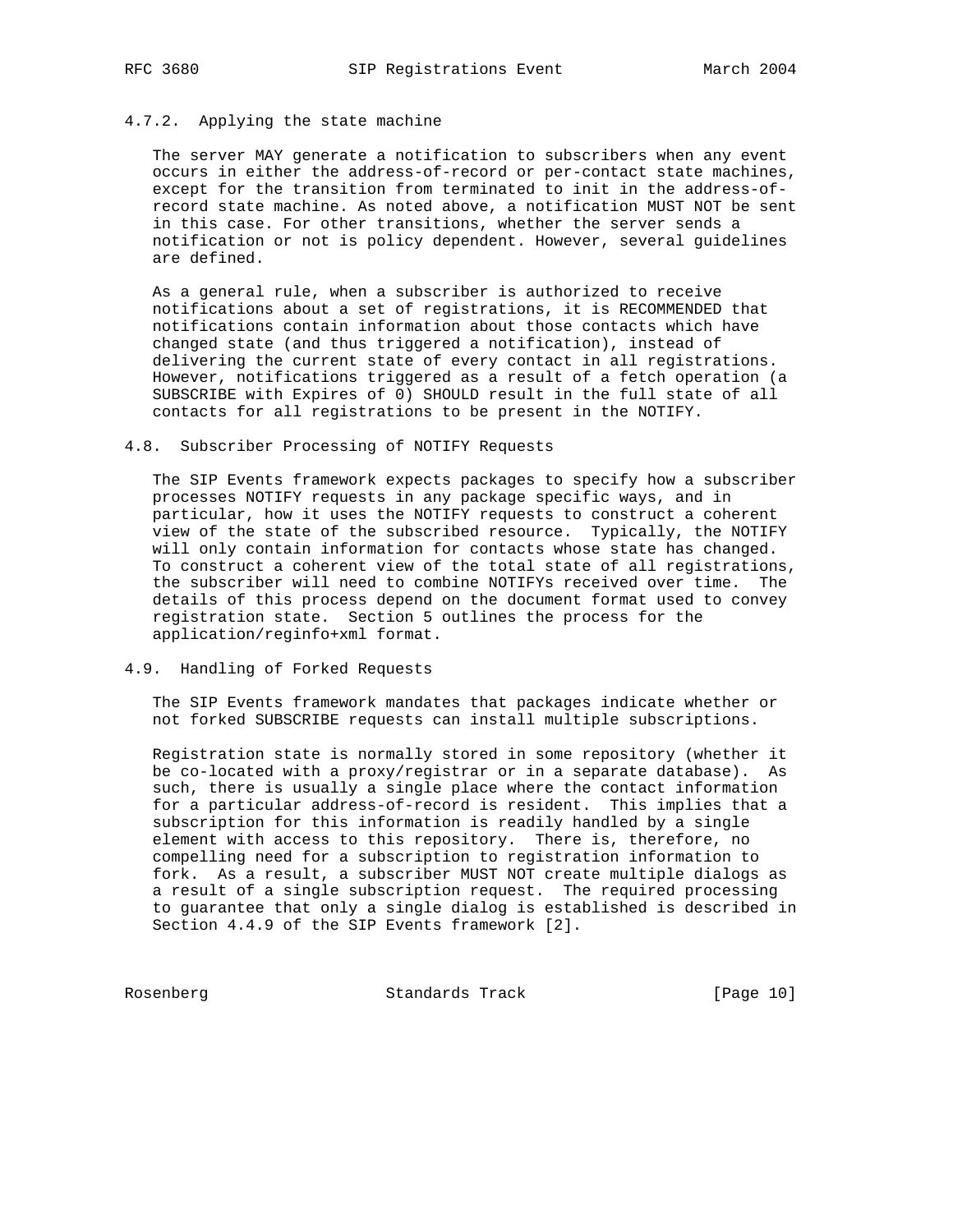# 4.10. Rate of Notifications

 The SIP Events framework mandates that packages define a maximum rate of notifications for their package.

 For reasons of congestion control, it is important that the rate of notifications not become excessive. As a result, it is RECOMMENDED that the server not generate notifications for a single subscriber at a rate faster than once every 5 seconds.

4.11. State Agents

 The SIP Events framework asks packages to consider the role of state agents in their design.

State agents have no role in the handling of this package.

- 5. Registration Information
- 5.1. Structure of Registration Information

 Registration information is an XML document [4] that MUST be well-formed and SHOULD be valid. Registration information documents MUST be based on XML 1.0 and MUST be encoded using UTF-8. This specification makes use of XML namespaces for identifying registration information documents and document fragments. The namespace URI for elements defined by this specification is a URN [5], using the namespace identifier 'ietf' defined by [6] and extended by [7]. This URN is:

urn:ietf:params:xml:ns:reginfo

 A registration information document begins with the root element tag "reginfo". It consists of any number of "registration" sub-elements, each of which contains the registration state for a particular address-of-record. The registration information for a particular address-of-record MUST be contained within a single "registration" element; it cannot be spread across multiple "registration" elements within a document. Other elements from different namespaces MAY be present for the purposes of extensibility; elements or attributes from unknown namespaces MUST be ignored. There are two attributes associated with the "reginfo" element, both of which MUST be present:

 version: This attribute allows the recipient of registration information documents to properly order them. Versions start at 0, and increment by one for each new document sent to a subscriber. Versions are scoped within a

Rosenberg Standards Track [Page 11]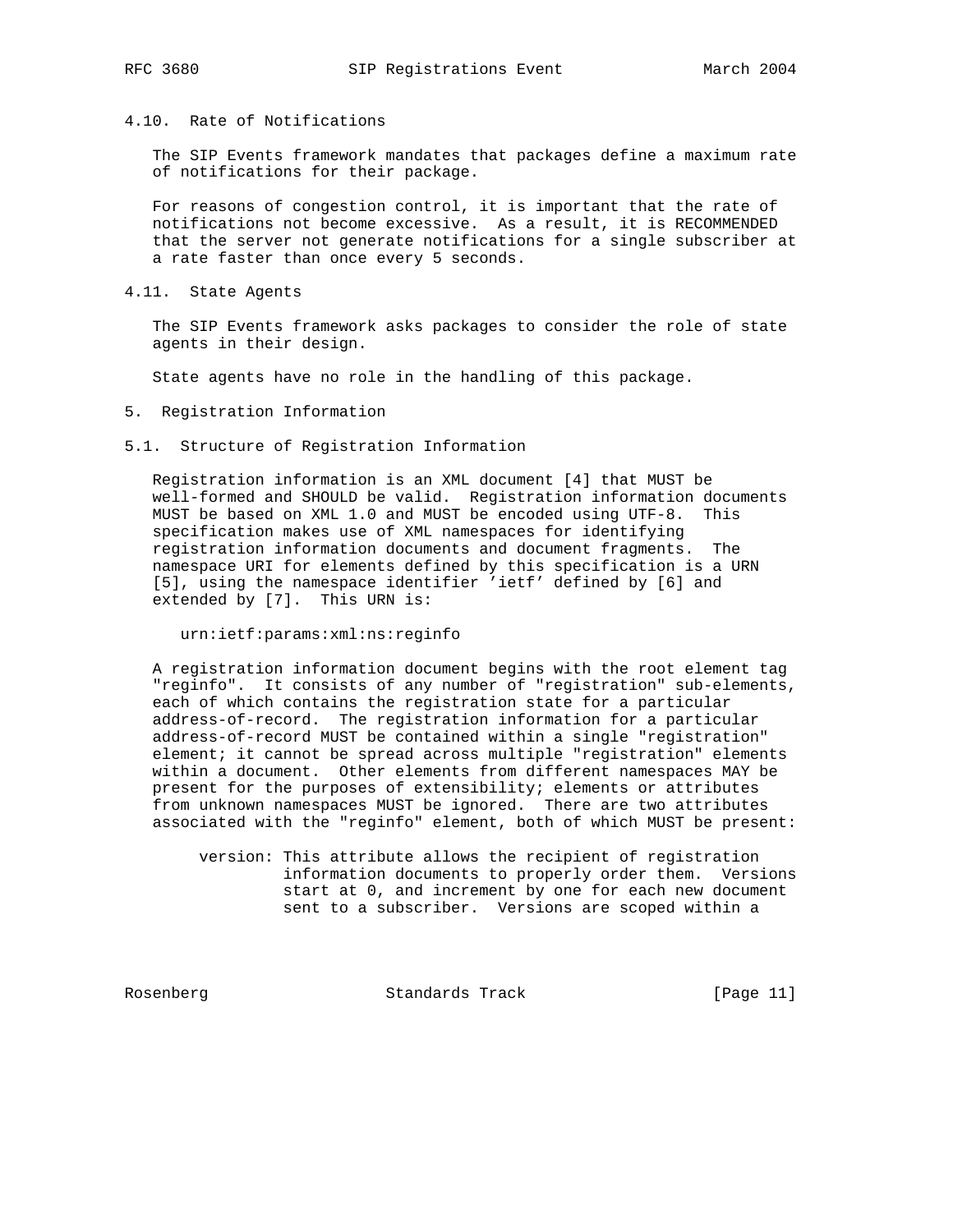subscription. Versions MUST be representable using a 32 bit integer.

 state: This attribute indicates whether the document contains the full registration state, or whether it contains only information on those registrations which have changed since the previous document (partial).

 Note that the document format explicitly allows for conveying information on multiple addresses-of-record. This enables subscriptions to groups of registrations, where such a group is identified by some kind of URI. For example, a domain might define sip:allusers@example.com as a subscribable resource that generates notifications when the state of any address-of-record in the domain changes.

 The "registration" element has a list of any number of "contact" sub-elements, each of which contains information on a single contact. Other elements from different namespaces MAY be present for the purposes of extensibility; elements or attributes from unknown namespaces MUST be ignored. There are three attributes associated with the "registration" element, all of which MUST be present:

- aor: The aor attribute contains a URI which is the address-of record this registration refers to.
- id: The id attribute identifies this registration. It MUST be unique amongst all other id attributes present in other registration elements conveyed to the subscriber within the scope of their subscription. In particular, if two URI identifying an address-of-record differ after their canonicalization according to the procedures in step 5 of Section 10.3 of RFC 3261 [1], the id attributes in the "registration" elements for those addresses-of-record MUST differ. Furthermore, the id attribute for a "registration" element for a particular address-of-record MUST be the same across all notifications sent within the subscription.
- state: The state attribute indicates the state of the registration. The valid values are "init", "active" and "terminated".

 The "contact" element contains a "uri" element, an optional "display-name" element, and an optional "unknown-param" element. Other elements from different namespaces MAY be present for the purposes of extensibility; elements or attributes from unknown namespaces MUST be ignored. There are several attributes associated with the "contact" element which MUST be present:

Rosenberg Standards Track [Page 12]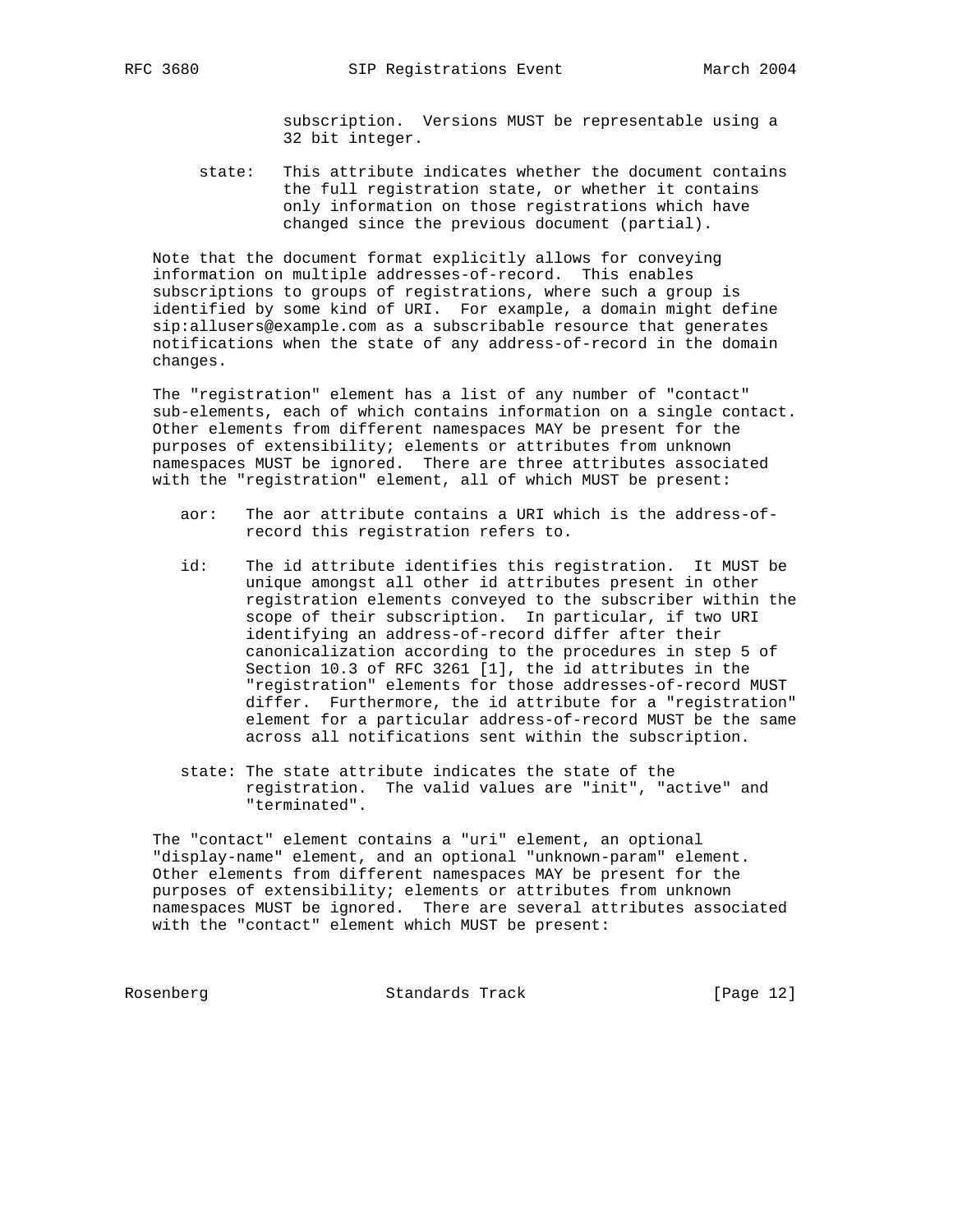- id: The id attribute identifies this contact. It MUST be unique amongst all other id attributes present in other contact elements conveyed to the subscriber within the scope of their subscription. In particular, if the URI for two contacts differ (based on the URI comparison rules in RFC 3261 [1]), the id attributes for those contacts MUST differ. However, unlike the id attribute for an address of-record, if the URI for two contacts are the same, their id attributes SHOULD be the same across notifications. This requirement is at SHOULD strength, and not MUST strength, since it is difficult to compute such an id as a function of the URI without retaining additional state. No hash function applied to the URI can, in fact, meet a MUST requirement. This is because equality of the SIP URI is not transitive. However, a hash function which includes unknown URI parameters (that is, any not defined in RFC 3261), will always result in a value that is the different if two URI are different, and usually the same if the URI are equal.
	- state: The state attribute indicates the state of the contact. The valid values are "active" and "terminated".
	- event: The event attribute indicates the event which caused the contact state machine to go into its current state. Valid values are registered, created, refreshed, shortened, expired, deactivated, probation, unregistered and rejected.

 If the event attribute has a value of shortened, the "expires" attribute MUST be present. It contains an unsigned long integer which indicates the number of seconds remaining until the binding is due to expire. This attribute MAY be included with any event attribute value for which the state of the contact is active.

 If the event attribute has a value of probation, the "retry-after" attribute MUST be present. It contains an unsigned long integer which indicates the amount of seconds after which the owner of the contact is expected to retry its registration.

 The optional "duration-registered" attribute conveys the amount of time that the contact has been bound to the address-of-record, in seconds. The optional "q" attribute conveys the relative priority of this contact compared to other registered contacts. The optional "callid" attribute contains the current Call-ID carried in the REGISTER that was last used to update this contact, and the optional "cseq" attribute contains the last CSeq value present in a REGISTER request that updated this contact value.

Rosenberg Standards Track [Page 13]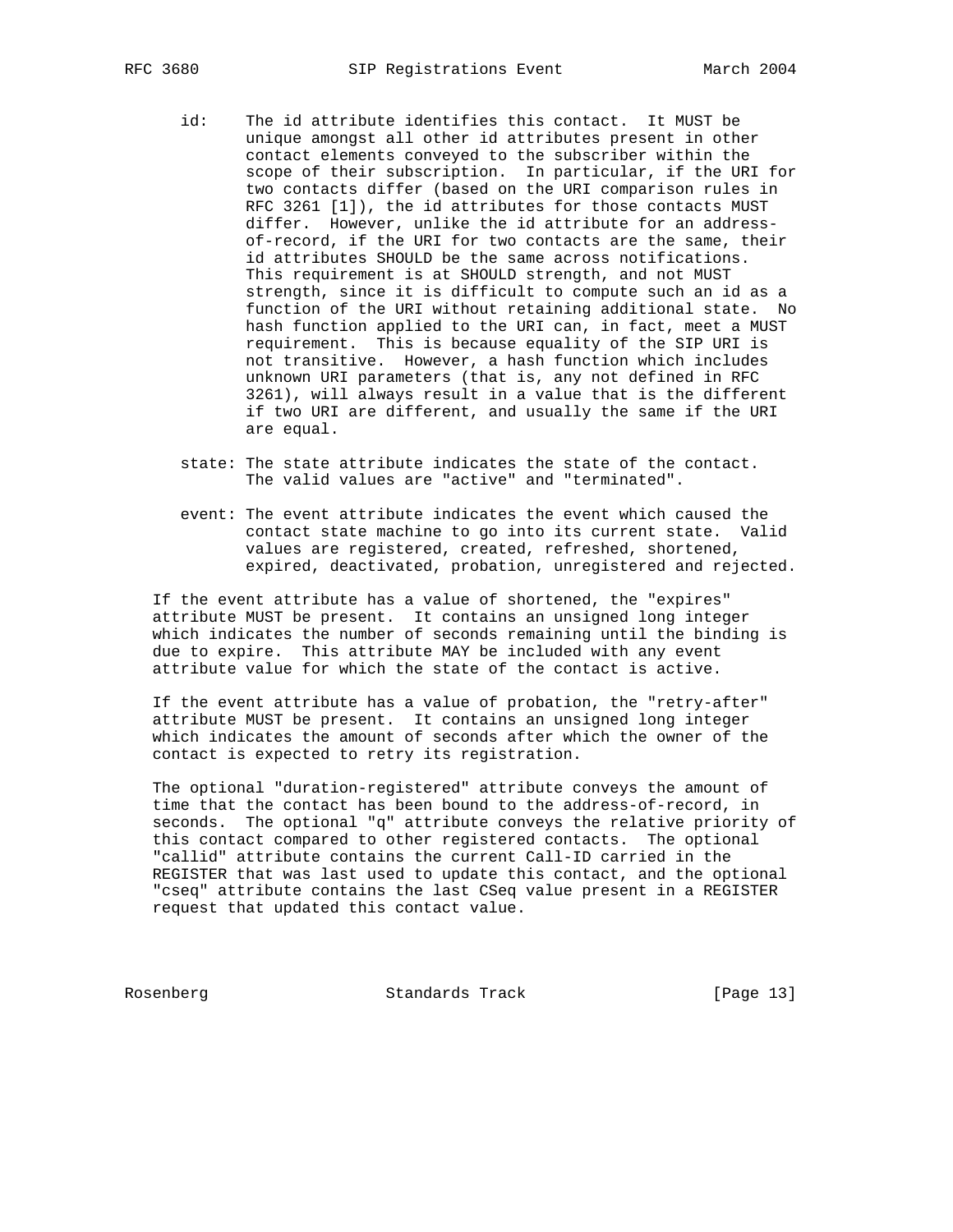The "uri" element contains the URI associated with that contact. The "display-name" element contains the display name for the contact. The "display-name" element MAY contain the xml:lang attribute to indicate the language of the display name.

 The "unknown-param" element is used to convey contact header field parameters that are not specified in RFC 3261. One example are the user agent capability parameters specified in [11]. Each "unknown param" element describes a single contact header field parameter. The name of the parameter is contained in the mandatory name attribute of the "unknown-param" element, and the value of the parameter is the content of the "unknown-param" element. For contact header field parameters that have no value, the content of the "unknown-param" element is empty.

#### 5.2. Computing Registrations from the Document

 Typically, the NOTIFY for registration information will only contain information about those contacts whose state has changed. To construct a coherent view of the total state of all registrations, a subscriber will need to combine NOTIFYs received over time. The subscriber maintains a table for each registration it receives information for. Each registration is uniquely identified by the "id" attribute in the "registration" element. Each table contains a row for each contact in that registration. Each row is indexed by the unique ID for that contact. It is conveyed in the "id" attribute of the "contact" element. The contents of each row contain the state of that contact as conveyed in the "contact" element. The tables are also associated with a version number. The version number MUST be initialized with the value of the "version" attribute from the "reginfo" element in the first document received. Each time a new document is received, the value of the local version number, and the "version" attribute in the new document, are compared. If the value in the new document is one higher than the local version number, the local version number is increased by one, and the document is processed. If the value in the document is more than one higher than the local version number, the local version number is set to the value in the new document, the document is processed, and the subscriber SHOULD generate a refresh request to trigger a full state notification. If the value in the document is less than the local version, the document is discarded without processing.

 The processing of the document depends on whether it contains full or partial state. If it contains full state, indicated by the value of the "state" attribute in the "reginfo" element, the contents of all tables associated with this subscription are flushed. They are re-populated from the document. A new table is created for each "registration" element, and a new row in each table is created for

Rosenberg Standards Track [Page 14]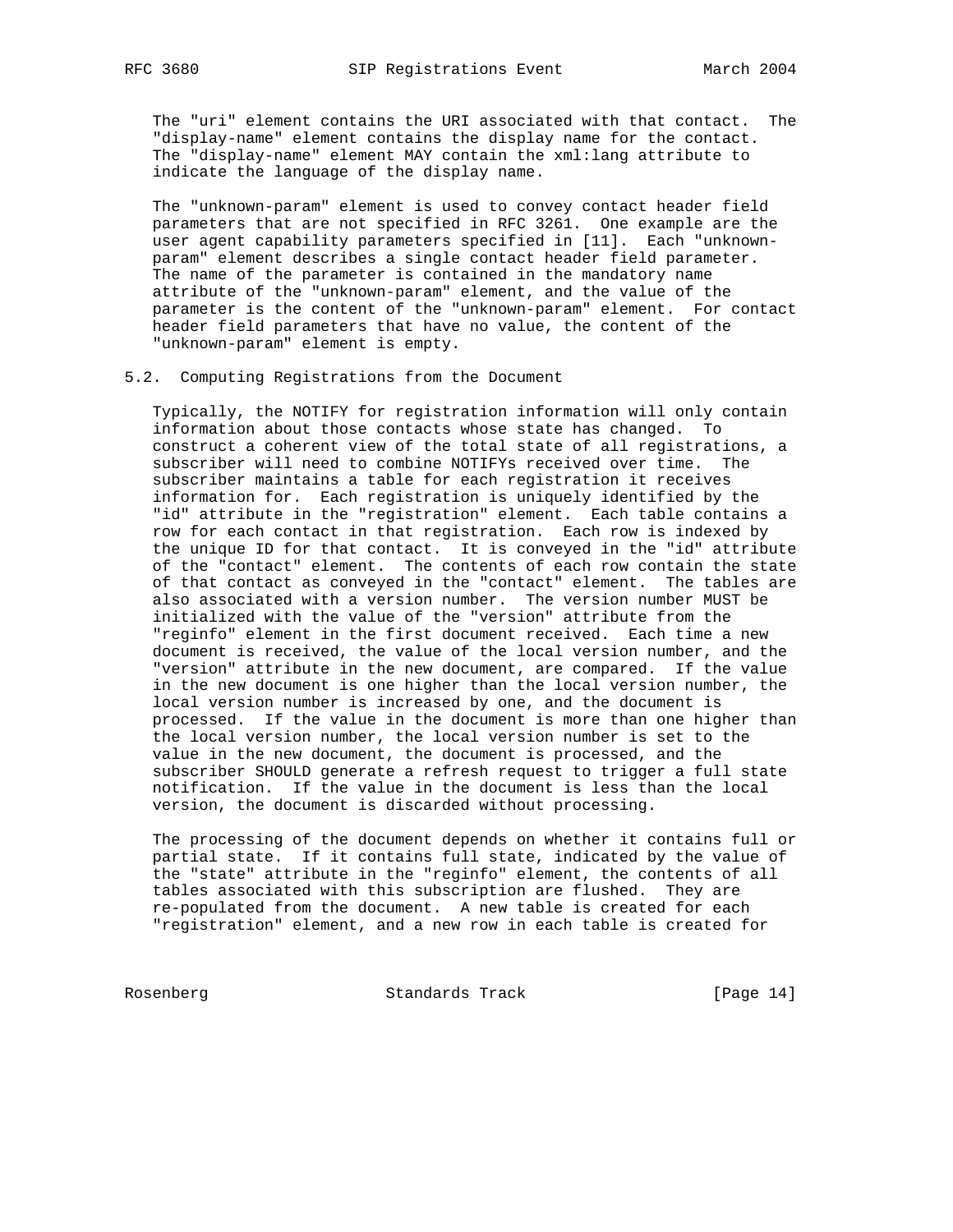each "contact" element. If the reginfo contains partial state, as indicated by the value of the "state" attribute in the "reginfo" element, the document is used to update the existing tables. For each "registration" element, the subscriber checks to see if a table exists for that registration. This check is done by comparing the value in the "id" attribute of the "registration" element with the ID associated with the table. If a table doesn't exist for that registration, one is created. For each "contact" element in the registration, the subscriber checks to see whether a row exists for that contact. This check is done by comparing the ID in the "id" attribute of the "contact" element with the ID associated with the row. If the contact doesn't exist in the table, a row is added, and its state is set to the information from that "contact" element. If the contact does exist, its state is updated to be the information from that "contact" element. If a row is updated or created, such that its state is now terminated, that entry MAY be removed from the table at any time.

### 5.3. Example

The following is an example registration information document:

```
 <?xml version="1.0"?>
     <reginfo xmlns="urn:ietf:params:xml:ns:reginfo"
         xmlns:xsi="http://www.w3.org/2001/XMLSchema-instance"
                  version="0" state="full">
       <registration aor="sip:user@example.com" id="as9"
                     state="active">
         <contact id="76" state="active" event="registered"
                  duration-registered="7322"
                  q="0.8">
                  <uri>sip:user@pc887.example.com</uri>
         </contact>
         <contact id="77" state="terminated" event="expired"
                  duration-registered="3600"
                 q = "0.5" <uri>sip:user@university.edu</uri>
         </contact>
       </registration>
     </reginfo>
```
Rosenberg Standards Track [Page 15]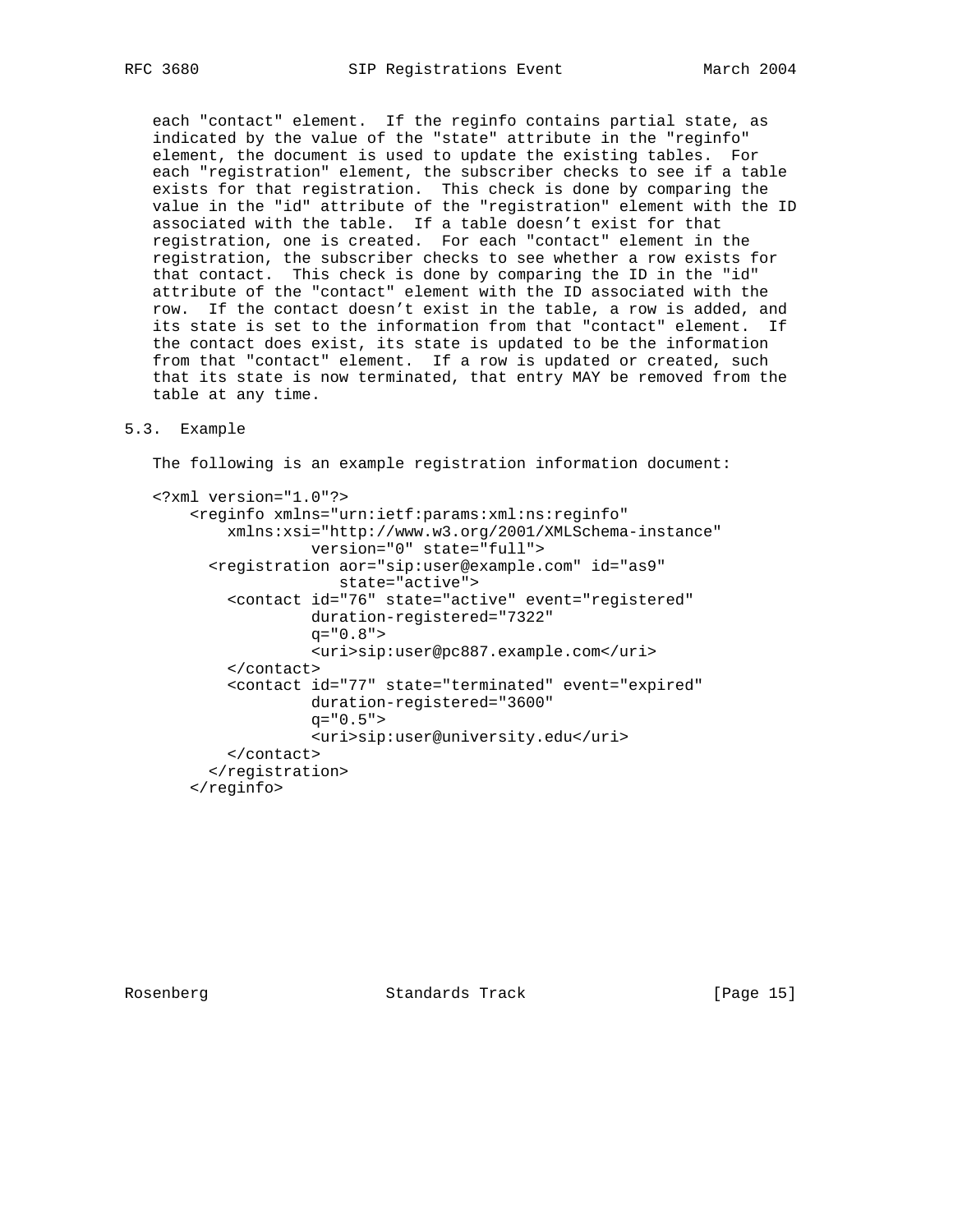# 5.4. XML Schema

The following is the schema definition of the reginfo format:

```
<?xml version="1.0" encoding="UTF-8"?>
<xs:schema targetNamespace="urn:ietf:params:xml:ns:reginfo"
xmlns:tns="urn:ietf:params:xml:ns:reginfo"
xmlns:xs="http://www.w3.org/2001/XMLSchema"
elementFormDefault="qualified" attributeFormDefault="unqualified">
   <!-- This import brings in the XML language attribute xml:lang-->
   <xs:import namespace="http://www.w3.org/XML/1998/namespace"
schemaLocation="http://www.w3.org/2001/03/xml.xsd"/>
   <xs:element name="reginfo">
    <xs:complexType>
     <xs:sequence>
      <xs:element ref="tns:registration" minOccurs="0"
maxOccurs="unbounded"/>
     <xs:any namespace="##other" processContents="lax" minOccurs="0"
maxOccurs="unbounded"/>
    </xs:sequence>
     <xs:attribute name="version" type="xs:nonNegativeInteger"
use="required"/>
     <xs:attribute name="state" use="required">
      <xs:simpleType>
      <xs:restriction base="xs:string">
       <xs:enumeration value="full"/>
       <xs:enumeration value="partial"/>
      </xs:restriction>
     </xs:simpleType>
     </xs:attribute>
   </xs:complexType>
   </xs:element>
   <xs:element name="registration">
   <xs:complexType>
     <xs:sequence>
      <xs:element ref="tns:contact" minOccurs="0" maxOccurs="unbounded"/>
      <xs:any namespace="##other" processContents="lax" minOccurs="0"
maxOccurs="unbounded"/>
     </xs:sequence>
     <xs:attribute name="aor" type="xs:anyURI" use="required"/>
     <xs:attribute name="id" type="xs:string" use="required"/>
     <xs:attribute name="state" use="required">
     <xs:simpleType>
      <xs:restriction base="xs:string">
       <xs:enumeration value="init"/>
       <xs:enumeration value="active"/>
       <xs:enumeration value="terminated"/>
       </xs:restriction>
```
Rosenberg **Standards Track** [Page 16]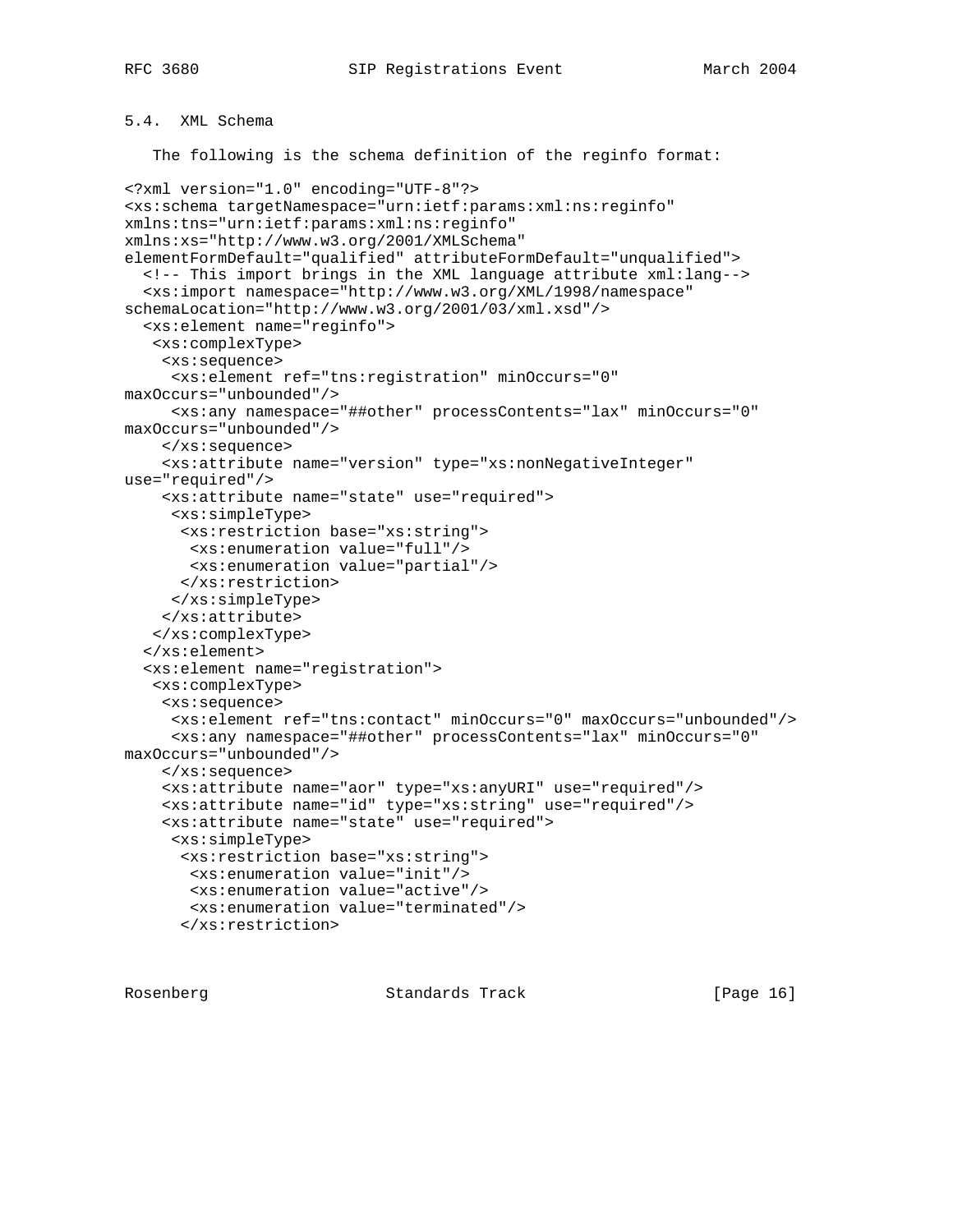```
 </xs:simpleType>
     </xs:attribute>
    </xs:complexType>
   </xs:element>
   <xs:element name="contact">
    <xs:complexType>
    <xs:sequence>
      <xs:element name="uri" type="xs:anyURI"/>
      <xs:element name="display-name" minOccurs="0">
       <xs:complexType>
        <xs:simpleContent>
         <xs:extension base="xs:string">
          <xs:attribute ref="xml:lang" use="optional"/>
         </xs:extension>
        </xs:simpleContent>
       </xs:complexType>
      </xs:element>
      <xs:element name="unknown-param" minOccurs="0"
maxOccurs="unbounded">
       <xs:complexType>
        <xs:simpleContent>
         <xs:extension base="xs:string">
          <xs:attribute name="name" type="xs:string" use="required"/>
         </xs:extension>
       </xs:simpleContent>
       </xs:complexType>
      </xs:element>
      <xs:any namespace="##other" processContents="lax" minOccurs="0"
maxOccurs="unbounded"/>
     </xs:sequence>
     <xs:attribute name="state" use="required">
      <xs:simpleType>
       <xs:restriction base="xs:string">
       <xs:enumeration value="active"/>
        <xs:enumeration value="terminated"/>
       </xs:restriction>
      </xs:simpleType>
     </xs:attribute>
     <xs:attribute name="event" use="required">
      <xs:simpleType>
       <xs:restriction base="xs:string">
        <xs:enumeration value="registered"/>
        <xs:enumeration value="created"/>
        <xs:enumeration value="refreshed"/>
        <xs:enumeration value="shortened"/>
        <xs:enumeration value="expired"/>
        <xs:enumeration value="deactivated"/>
        <xs:enumeration value="probation"/>
```
Rosenberg Standards Track [Page 17]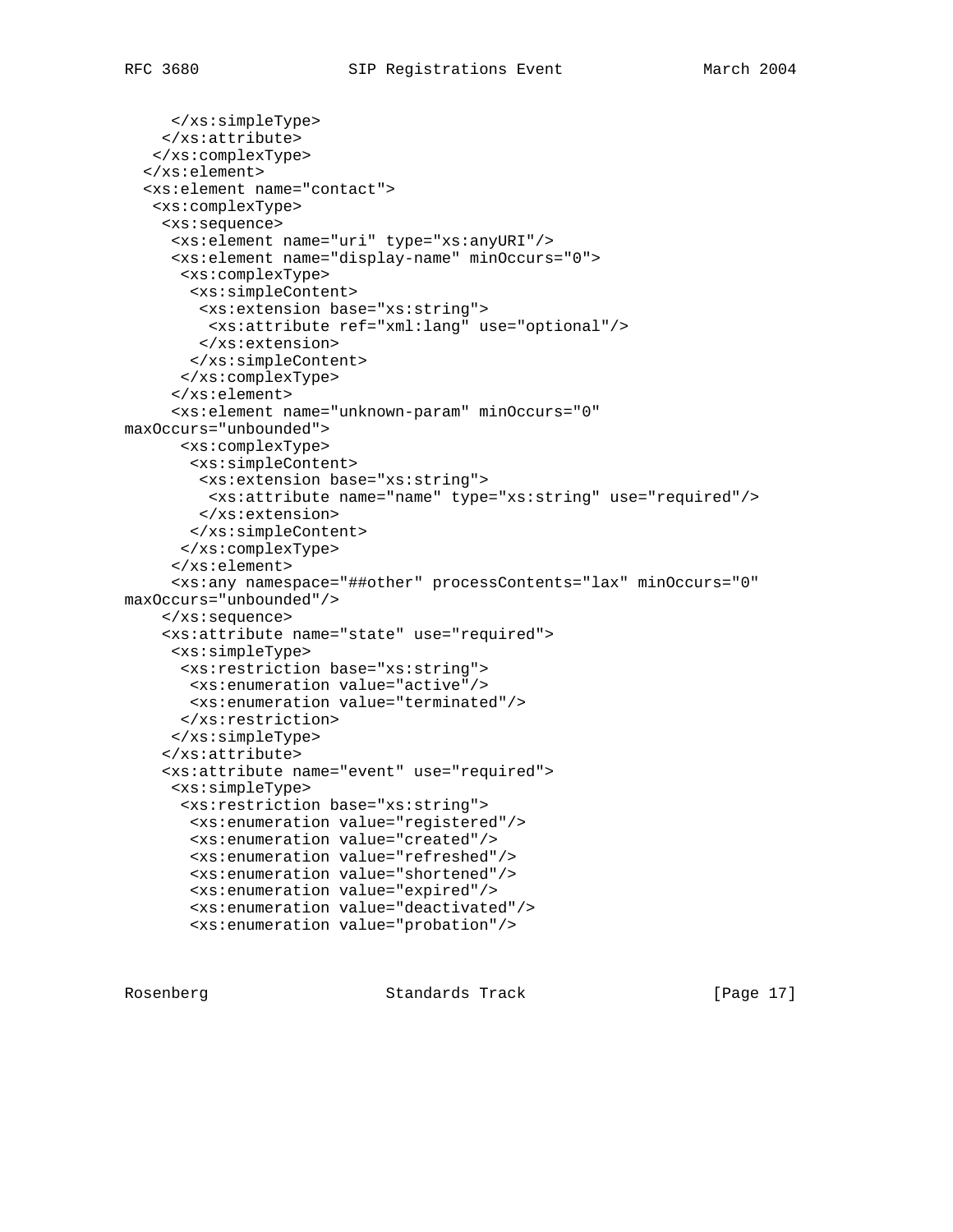```
 <xs:enumeration value="unregistered"/>
       <xs:enumeration value="rejected"/>
      </xs:restriction>
     </xs:simpleType>
     </xs:attribute>
     <xs:attribute name="duration-registered" type="xs:unsignedLong"/>
     <xs:attribute name="expires" type="xs:unsignedLong"/>
    <xs:attribute name="retry-after" type="xs:unsignedLong"/>
    <xs:attribute name="id" type="xs:string" use="required"/>
    <xs:attribute name="q" type="xs:string"/>
    <xs:attribute name="callid" type="xs:string"/>
    <xs:attribute name="cseq" type="xs:unsignedLong"/>
   </xs:complexType>
   </xs:element>
</xs:schema>
```
#### 6. Example Call Flow



Figure 3: Example Call Flow

Rosenberg Standards Track [Page 18]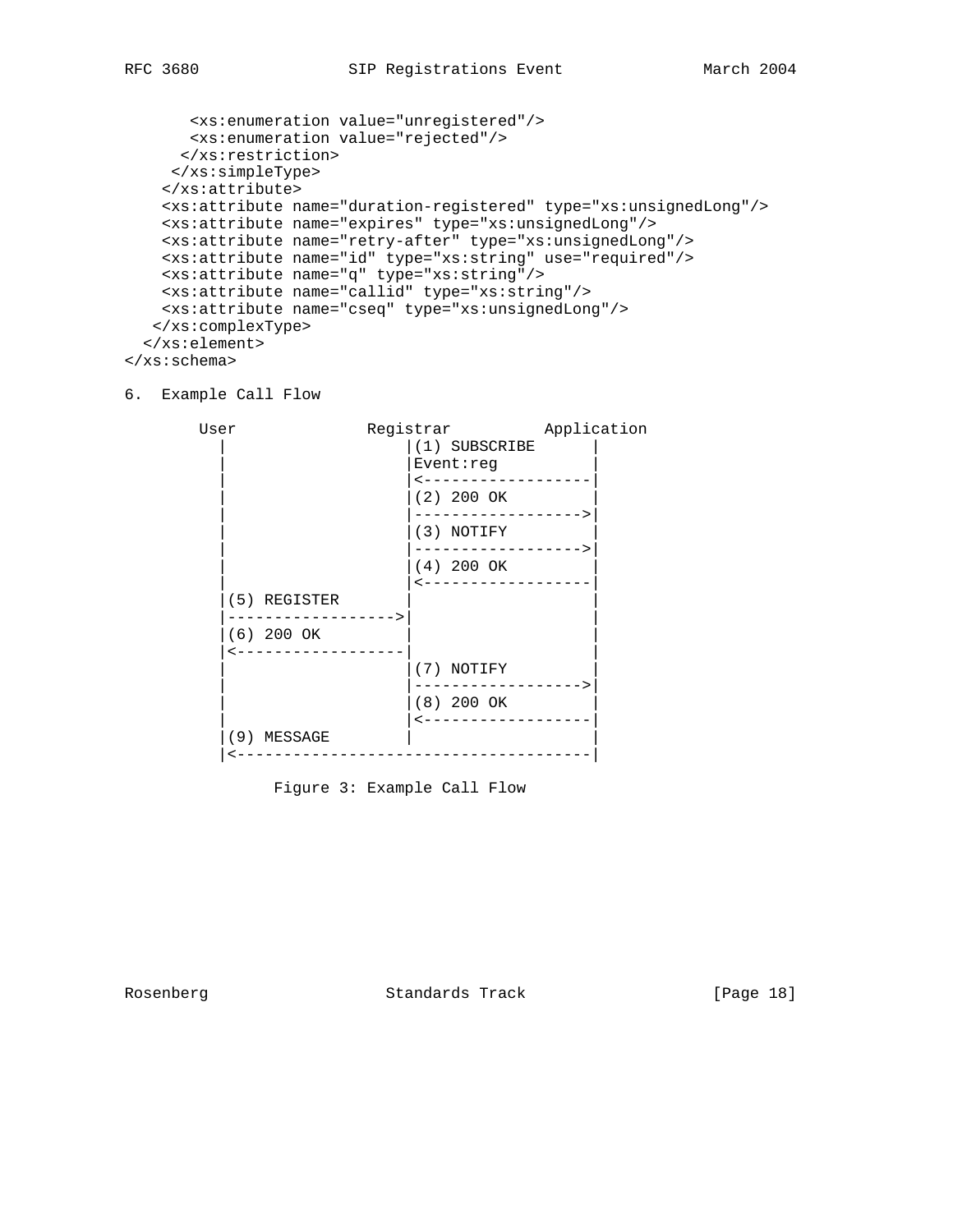This section provides an example call flow, shown in Figure 3. It shows an implementation of the welcome notice application described in Section 3.3. First, the application SUBSCRIBEs to the registration event package for the desired user (1): SUBSCRIBE sip:joe@example.com SIP/2.0

 Via: SIP/2.0/UDP app.example.com;branch=z9hG4bKnashds7 From: sip:app.example.com;tag=123aa9 To: sip:joe@example.com Call-ID: 9987@app.example.com CSeq: 9887 SUBSCRIBE Contact: sip:app.example.com Event: reg Max-Forwards: 70 Accept: application/reginfo+xml

 The registrar (which is acting as the notifier for the registration event package) generates a 200 OK to the SUBSCRIBE:

 SIP/2.0 200 OK Via: SIP/2.0/UDP app.example.com;branch=z9hG4bKnashds7 ;received=192.0.2.1 From: sip:app.example.com;tag=123aa9 To: sip:joe@example.com;tag=xyzygg Call-ID: 9987@app.example.com CSeq: 9987 SUBSCRIBE Contact: sip:server19.example.com Expires: 3600

 The registrar then generates a notification (3) with the current state. Since there is no active registration, the state of the registration is "init":

 NOTIFY sip:app.example.com SIP/2.0 Via: SIP/2.0/UDP server19.example.com;branch=z9hG4bKnasaii From: sip:joe@example.com;tag=xyzygg To: sip:app.example.com;tag=123aa9 Call-ID: 9987@app.example.com CSeq: 1288 NOTIFY Contact: sip:server19.example.com Event: reg Max-Forwards: 70 Content-Type: application/reginfo+xml Content-Length: ...

Rosenberg Standards Track [Page 19]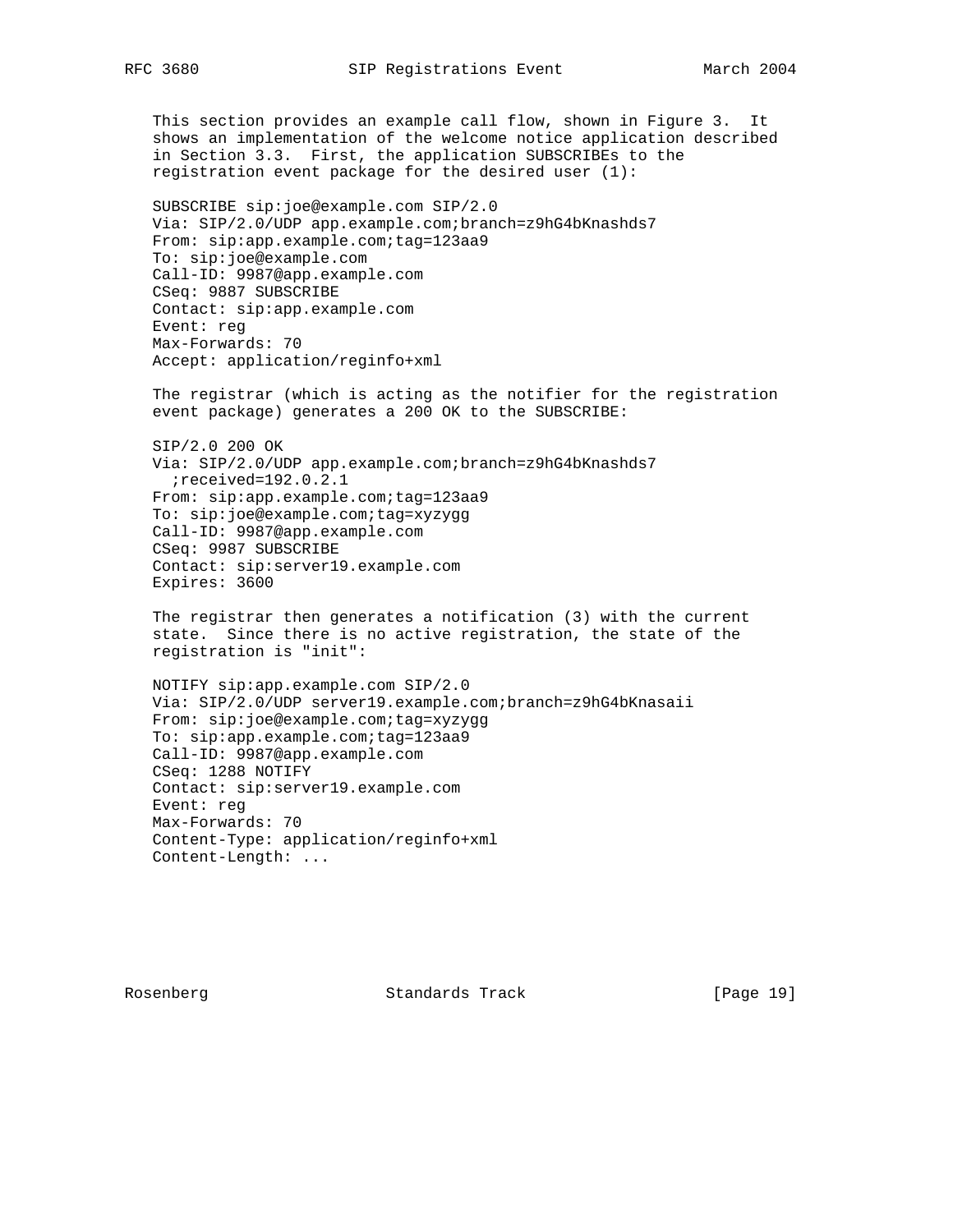```
 <?xml version="1.0"?>
 <reginfo xmlns="urn:ietf:params:xml:ns:reginfo"
              version="0" state="full">
   <registration aor="sip:joe@example.com" id="a7" state="init" />
 </reginfo>
 Later on, the user registers (5):
 REGISTER sip:example.com SIP/2.0
 Via: SIP/2.0/UDP pc34.example.com;branch=z9hG4bKnaaff
 From: sip:joe@example.com;tag=99a8s
 To: sip:joe@example.com
 Call-ID: 88askjda9@pc34.example.com
 CSeq: 9976 REGISTER
 Contact: sip:joe@pc34.example.com
 This results in a NOTIFY being generated to the application (7):
 NOTIFY sip:app.example.com SIP/2.0
 Via: SIP/2.0/UDP server19.example.com;branch=z9hG4bKnasaij
 From: sip:joe@example.com;tag=xyzygg
 To: sip:app.example.com;tag=123aa9
 Call-ID: 9987@app.example.com
 CSeq: 1289 NOTIFY
 Contact: sip:server19.example.com
 Event: reg
 Max-Forwards: 70
 Content-Type: application/reginfo+xml
 Content-Length: ...
 <?xml version="1.0"?>
 <reginfo xmlns="urn:ietf:params:xml:ns:reginfo"
           version="1" state="partial">
   <registration aor="sip:joe@example.com" id="a7" state="active">
     <contact id="76" state="active" event="registered"
           duration-registered="0">
        <uri>sip:joe@pc34.example.com</uri>
     </contact>
   </registration>
 </reginfo>
```
Rosenberg Standards Track [Page 20]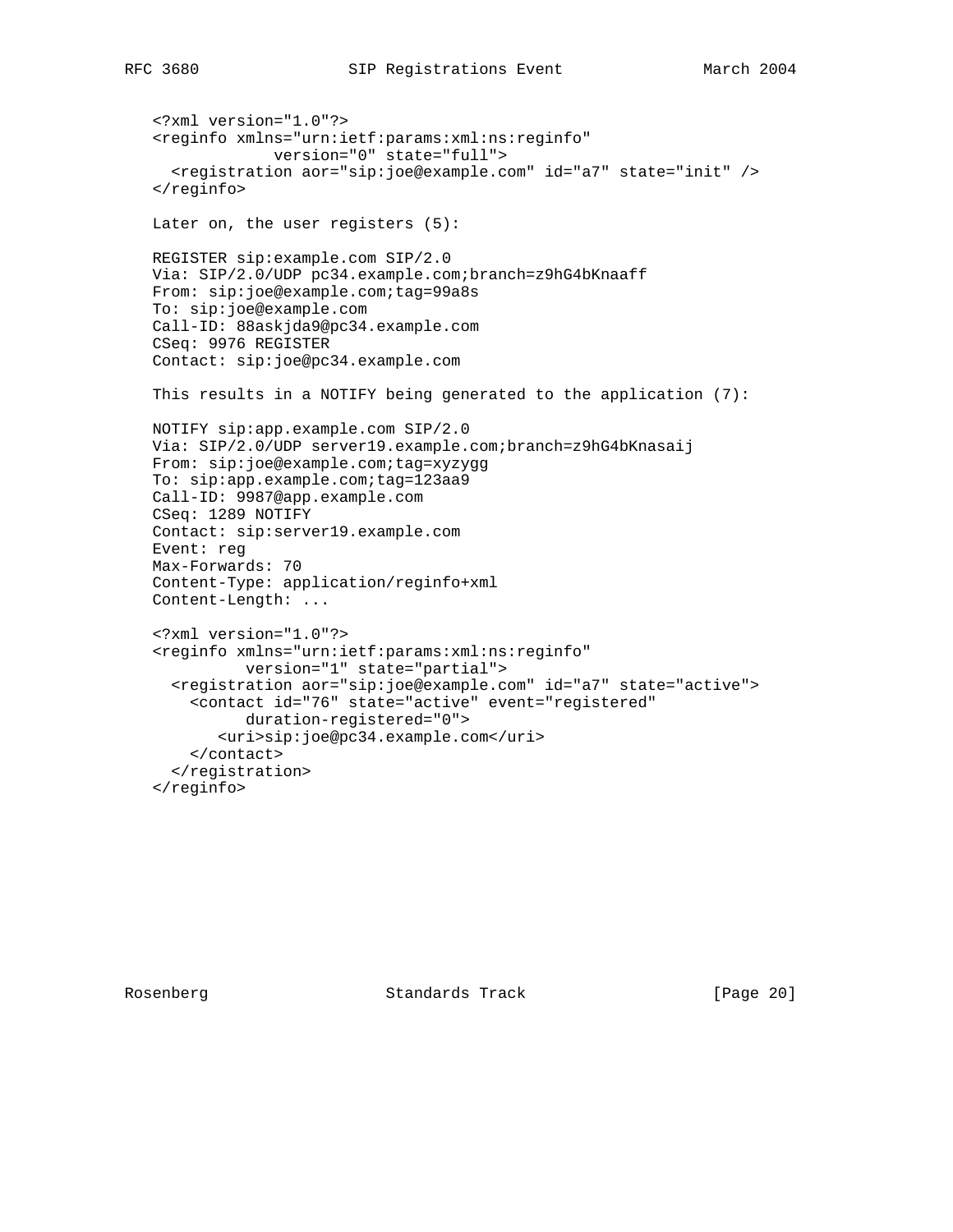The application can then send its instant message to the device (9):

 MESSAGE sip:joe@pc34.example.com SIP/2.0 Via: SIP/2.0/UDP app.example.com;branch=z9hG4bKnashds8 From: sip:app.example.com;tag=123aa10 To: sip:joe@example.com Call-ID: 9988@app.example.com CSeq: 82779 MESSAGE Max-Forwards: 70 Content-Type: text/plain Content-Length: ...

Welcome to the example.com service!

7. Security Considerations

 Security considerations for SIP event packages are discussed in RFC 3265 [2], and those considerations apply here.

 Registration information is sensitive, potentially private, information. Subscriptions to this event package SHOULD be authenticated and authorized according to local policy. Some policy guidelines are suggested in Section 4.6. In addition, notifications SHOULD be sent in such a way to ensure confidentiality, message integrity and verification of subscriber identity, such as sending subscriptions and notifications using a SIPS URL or protecting the notification bodies with S/MIME.

8. IANA Considerations

 This document registers a new SIP Event Package, a new MIME type (application/reginfo+xml), and a new XML namespace.

8.1. SIP Event Package Registration

Package name: reg

Type: package

Contact: Jonathan Rosenberg, <jdrosen@jdrosen.net>

Published Specification: RFC 3680.

Rosenberg Standards Track [Page 21]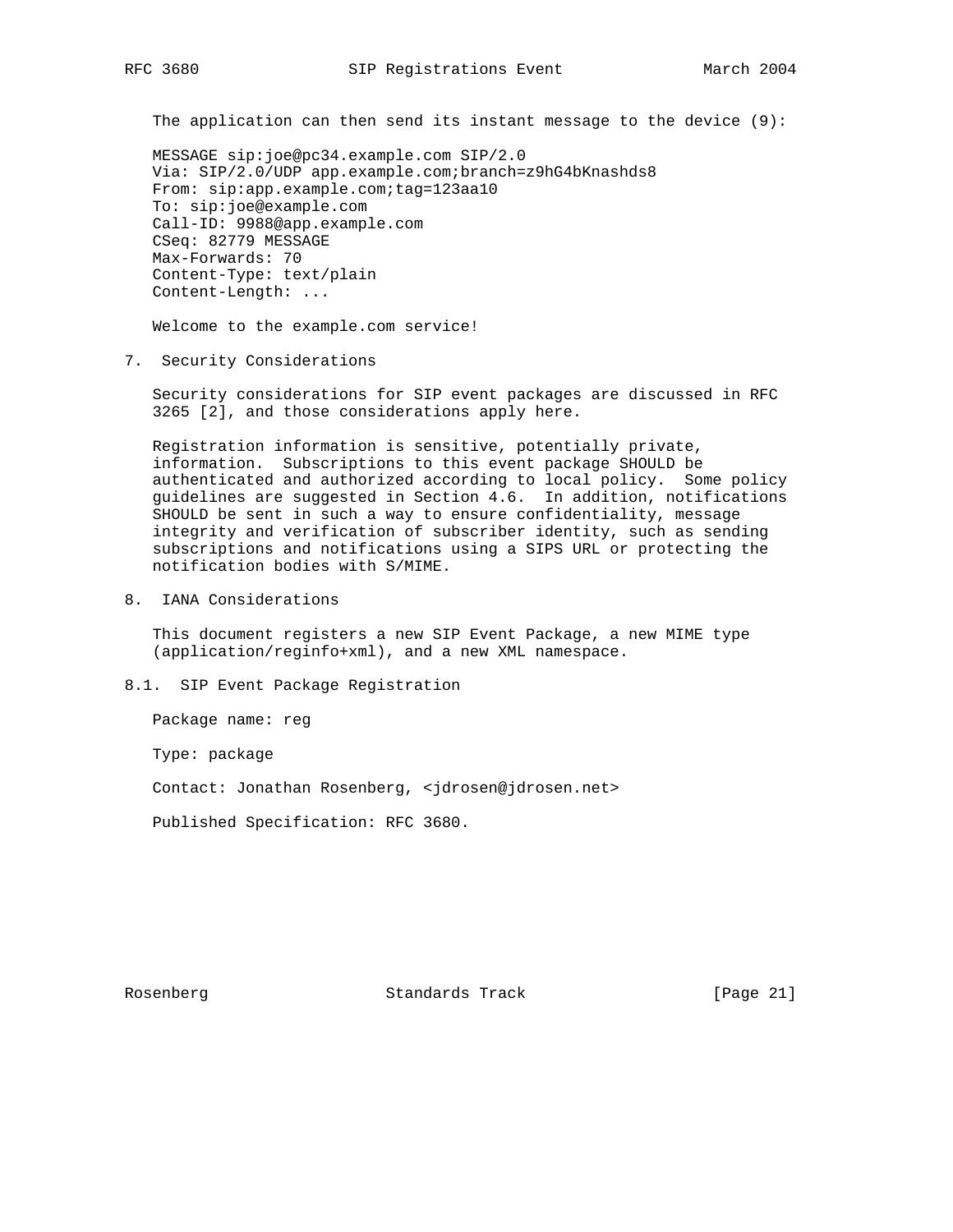8.2. application/reginfo+xml MIME Registration

MIME media type name: application

MIME subtype name: reginfo+xml

Mandatory parameters: none

- Optional parameters: Same as charset parameter application/xml as specified in RFC 3023 [8].
- Encoding considerations: Same as encoding considerations of application/xml as specified in RFC 3023 [8].
- Security considerations: See Section 10 of RFC 3023 [8] and Section 7 of this specification.

Interoperability considerations: none.

Published specification: This document.

 Applications which use this media type: This document type is being used in notifications to alert SIP user agents that their registrations have expired and must be redone.

Additional Information:

Magic Number: None

File Extension: .rif or .xml

Macintosh file type code: "TEXT"

 Personal and email address for further information: Jonathan Rosenberg, <jdrosen@jdrosen.net>

Intended usage: COMMON

Author/Change controller: The IETF.

Rosenberg Standards Track [Page 22]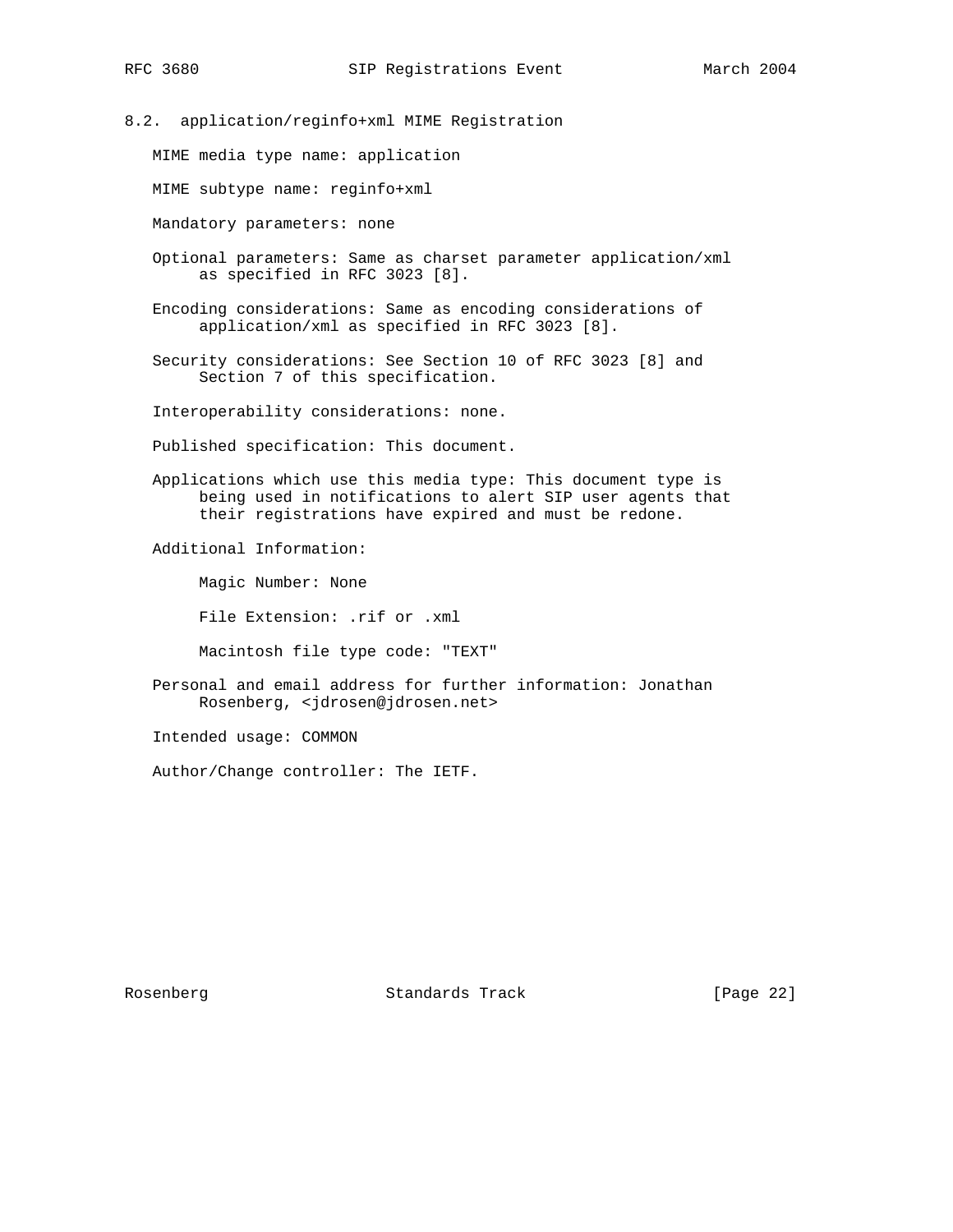```
8.3. URN Sub-Namespace Registration for urn:ietf:params:xml:ns:reginfo
    This section registers a new XML namespace, as per the guidelines in
    [7].
     URI: The URI for this namespace is
          urn:ietf:params:xml:ns:reginfo.
     Registrant Contact: IETF, SIMPLE working group,
          <simple@ietf.org>, Jonathan Rosenberg
          <jdrosen@jdrosen.net>.
     XML:
       BEGIN
       <?xml version="1.0"?>
       <!DOCTYPE html PUBLIC "-//W3C//DTD XHTML Basic 1.0//EN"
                 "http://www.w3.org/TR/xhtml-basic/xhtml-basic10.dtd">
       <html xmlns="http://www.w3.org/1999/xhtml">
       <head>
         <meta http-equiv="content-type"
            content="text/html;charset=iso-8859-1"/>
         <title>Registration Information Namespace</title>
       </head>
       <body>
          <h1>Namespace for Registration Information</h1>
          <h2>urn:ietf:params:xml:ns:reginfo</h2>
          <p>See <a href="ftp://ftp.rfc-editor.org/in-notes/rfc3680.txt">
                 RFC3680</a>.</p>
        </body>
       </html>
       END
```
- 9. References
- 9.1. Normative References
	- [1] Rosenberg, J., Schulzrinne, H., Camarillo, G., Johnston, A., Peterson, J., Sparks, R., Handley, M. and E. Schooler, "SIP: Session Initiation Protocol", RFC 3261, June 2002.
	- [2] Roach, A., "Session Initiation Protocol (SIP)-Specific Event Notification", RFC 3265, June 2002.
	- [3] Bradner, S., "Key words for use in RFCs to indicate requirement levels", BCP 14, RFC 2119, March 1997.

Rosenberg Standards Track [Page 23]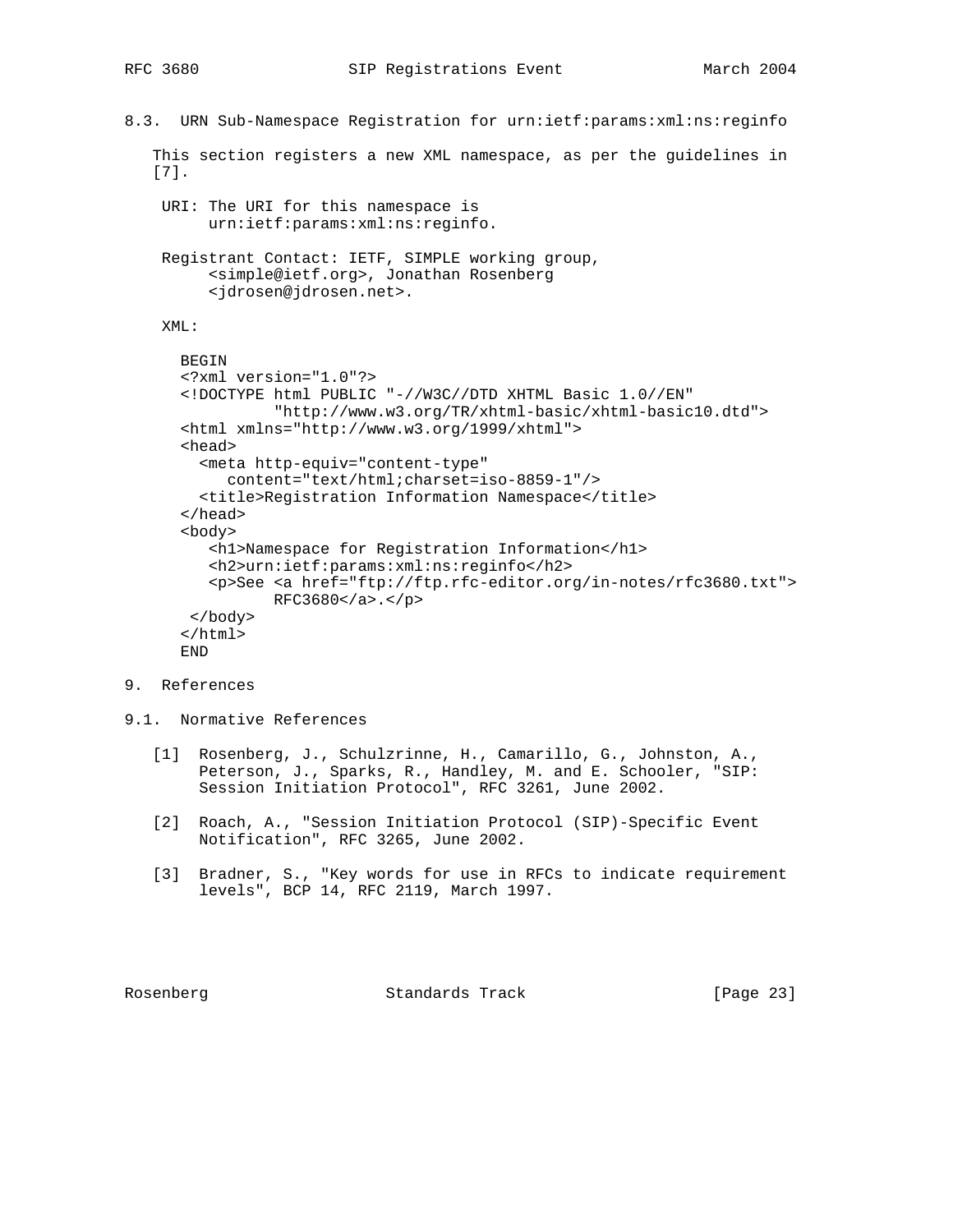- [4] W. W. W. C. (W3C), "Extensible markup language (xml) 1.0." The XML 1.0 spec can be found at http://www.w3.org/TR/1998/REC-xml-19980210.
- [5] Moats, R., "URN Syntax", RFC 2141, May 1997.
- [6] Moats, R., "A URN Namespace for IETF Documents", RFC 2648, August 1999.
- [7] Mealling, M., "The IETF XML Registry", BCP 81, RFC 3688, January 2004.
- [8] Murata, M., St. Laurent, S. and D. Kohn, "XML media types", RFC 3023, January 2001.
- 9.2. Informative References
	- [9] Rosenberg, J., "Session initiation protocol (SIP) extensions for presence", Work In Progress.
	- [10] Campbell, B., Rosenberg, J., Schulzrinne, H., Huitema, C. and D. Gurle, "Session Initiation Protocol (SIP) Extension for Instant Messaging", RFC 3428, December 2002.
	- [11] Schulzrinne, H. and J. Rosenberg, "Session initiation protocol (SIP) caller preferences and callee capabilities", Work In Progress.
	- [12] Mayer, G. and M. Beckmann, "Registration event package", Work In Progress.

Rosenberg Standards Track [Page 24]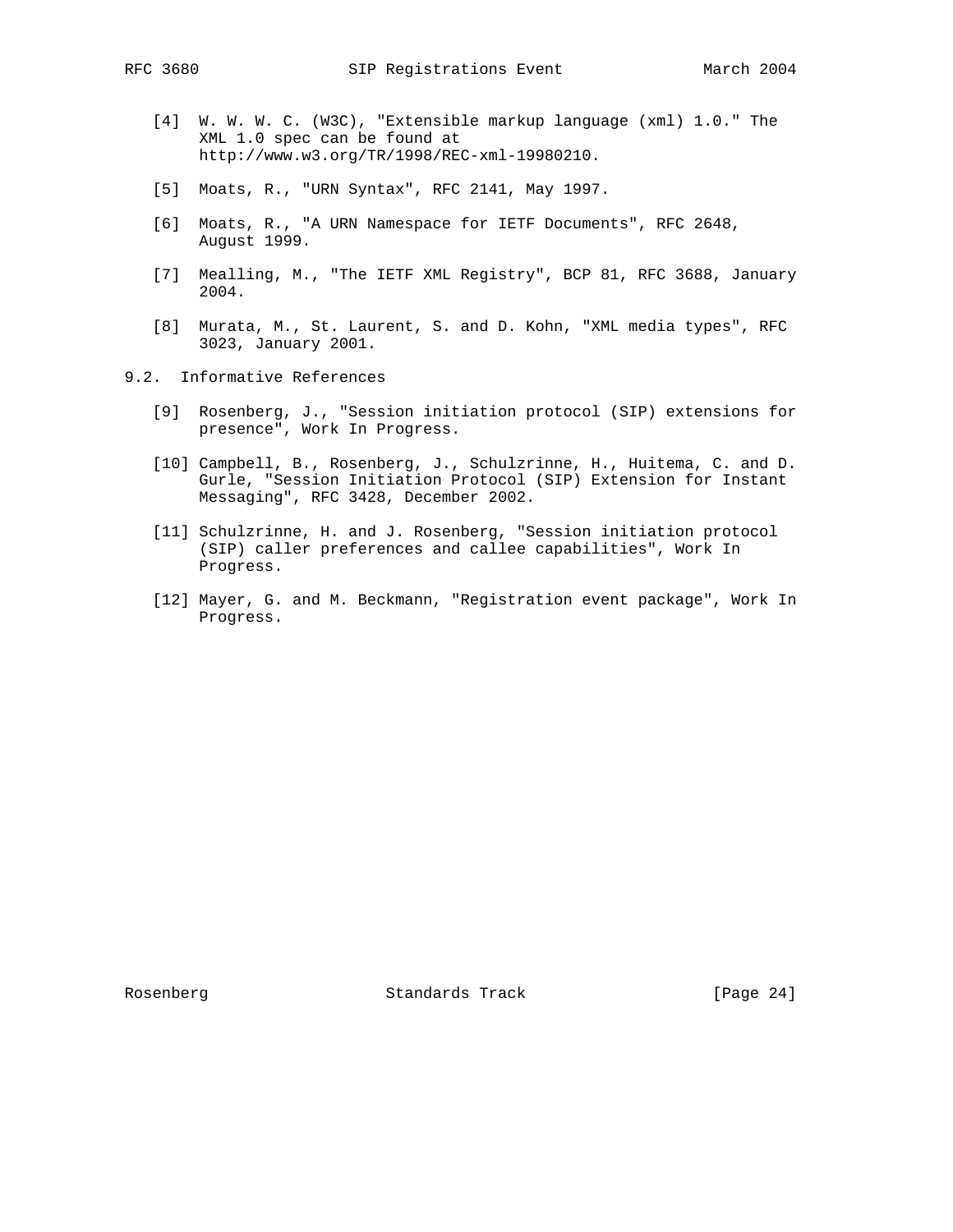# 10. Contributors

 This document is based heavily on the registration event package originally proposed by Beckmann and Mayer in [12]. They can be contacted at:

 Georg Mayer Siemens AG Hoffmannstr. 51 Munich 81359 Germany

EMail: Georg.Mayer@icn.siemens.de

 Mark Beckmann Siemens AG P.O. Box 100702 Salzgitter 38207 Germany

EMail: Mark.Beckmann@siemens.com

 Rohan Mahy provided editorial work in order to progress this specification. His contact address is:

 Rohan Mahy Cisco Systems 170 West Tasman Dr, MS: SJC-21/3/3

 Phone: +1 408 526 8570 EMail: rohan@cisco.com

11. Acknowledgements

We would like to thank Dean Willis for his support.

12. Author's Address

 Jonathan Rosenberg dynamicsoft 600 Lanidex Plaza Parsippany, NJ 07054

EMail: jdrosen@dynamicsoft.com

Rosenberg Standards Track [Page 25]